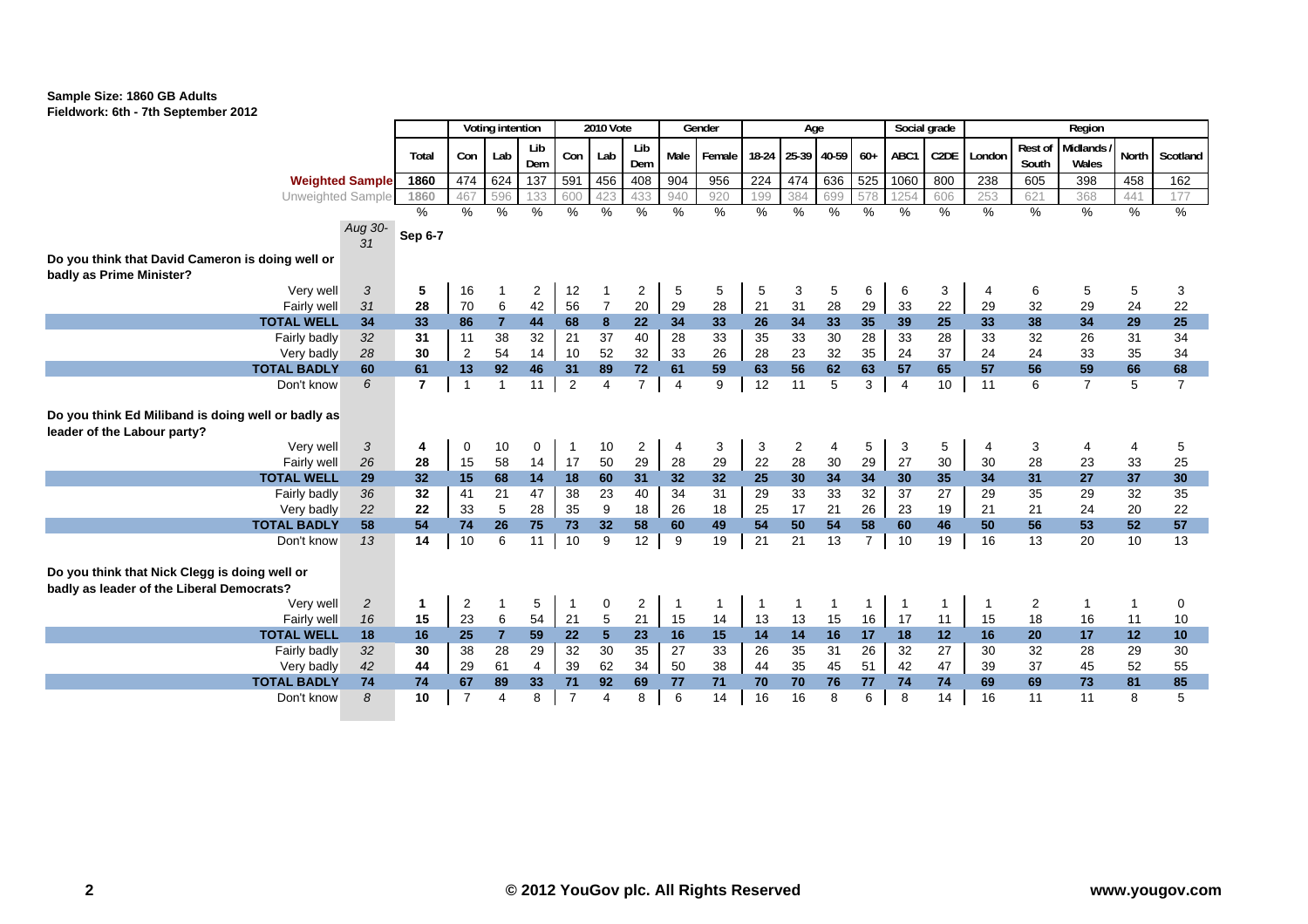| <b>HOLOWORK: 001-701 Ocplember 2012</b>           |                |               |                |                         |                      |                |                  |                |                |                |       |             |                |                |                |      |                |                |          |                |                |
|---------------------------------------------------|----------------|---------------|----------------|-------------------------|----------------------|----------------|------------------|----------------|----------------|----------------|-------|-------------|----------------|----------------|----------------|------|----------------|----------------|----------|----------------|----------------|
|                                                   |                |               |                | Voting intention        |                      |                | <b>2010 Vote</b> |                |                | Gender         |       | Age         |                |                | Social grade   |      |                |                | Region   |                |                |
|                                                   |                |               |                |                         | Lib                  |                |                  | Lib            |                |                |       |             |                |                |                |      |                | <b>Rest of</b> | Midlands |                |                |
|                                                   |                | Total         | Con            | Lab                     | Dem                  | Con            | Lab              | Dem            | Male           | Female         | 18-24 | 25-39 40-59 |                | $60+$          | ABC1           | C2DE | London         | South          | Wales    | North          | Scotland       |
| <b>Weighted Sample</b>                            |                | 1860          | 474            | 624                     | 137                  | 591            | 456              | 408            | 904            | 956            | 224   | 474         | 636            | 525            | 1060           | 800  | 238            | 605            | 398      | 458            | 162            |
| Unweighted Sample                                 |                | 1860          | 467            | 596                     | 133                  | 600            | 423              | 433            | 940            | 920            | 199   | 384         | 699            | 578            | 1254           | 606  | 253            | 621            | 368      | 441            | 177            |
|                                                   |                | $\frac{0}{0}$ | $\%$           | $\%$                    | $\%$                 | $\%$           | $\%$             | %              | $\frac{0}{0}$  | $\%$           | %     | $\%$        | $\%$           | %              | $\%$           | $\%$ | $\%$           | %              | %        | %              | %              |
| Do you think the Conservative and Liberal         |                |               |                |                         |                      |                |                  |                |                |                |       |             |                |                |                |      |                |                |          |                |                |
| Democrat coalition partners are working together  |                |               |                |                         |                      |                |                  |                |                |                |       |             |                |                |                |      |                |                |          |                |                |
| well or badly?                                    |                |               |                |                         |                      |                |                  |                |                |                |       |             |                |                |                |      |                |                |          |                |                |
| Verv well                                         | -1             | 1             | 3              |                         | 1                    |                | 0                | 1              | -1             | 1              | 2     | 2           |                |                |                |      | 0              | 2              |          |                | 0              |
| Fairly well                                       | 24             | 24            | 53             | 6                       | 51                   | 43             | 5                | 25             | 27             | 22             | 24    | 21          | 27             | 25             | 29             | 18   | 25             | 26             | 25       | 21             | 24             |
| <b>TOTAL WELL</b>                                 | 25             | 25            | 56             | $\overline{7}$          | 52                   | 44             | 5 <sup>5</sup>   | 26             | 28             | 23             | 26    | 23          | 28             | 26             | 30             | 19   | 25             | 28             | 26       | 22             | 24             |
| Fairly badly                                      | 38             | 35            | 33             | 37                      | 33                   | 35             | 36               | 43             | 34             | 37             | 31    | 38          | 34             | 37             | 39             | 30   | 37             | 39             | 30       | 35             | 34             |
| Very badly<br><b>TOTAL BADLY</b>                  | 30             | 31            | 8              | 53                      | 8                    | 16             | 53               | 26             | 33<br>67       | 29<br>66       | 33    | 26          | 32<br>66       | 34<br>71       | 26<br>65       | 38   | 26<br>63       | 25<br>64       | 35<br>65 | 37             | 36             |
|                                                   | 68             | 66<br>8       | 41             | 90<br>3                 | 41<br>$\overline{7}$ | 51             | 89<br>6          | 69<br>5        |                |                | 64    | 64<br>14    | $\overline{7}$ |                |                | 68   |                | 8              | 9        | 72<br>6        | 70<br>6        |
| Don't know                                        | $\overline{7}$ |               | $\overline{4}$ |                         |                      | $\overline{4}$ |                  |                | 5              | 11             | 11    |             |                | 4              | 5              | 12   | 12             |                |          |                |                |
| Do you think this coalition government is good or |                |               |                |                         |                      |                |                  |                |                |                |       |             |                |                |                |      |                |                |          |                |                |
| bad for people like you?                          |                |               |                |                         |                      |                |                  |                |                |                |       |             |                |                |                |      |                |                |          |                |                |
| Very good                                         | $\overline{c}$ | $\mathbf 2$   | 5              | $\mathbf 0$             | 6                    | 4              | 0                | $\overline{c}$ | $\overline{2}$ | $\overline{c}$ |       | 2           |                | 3              | $\overline{2}$ |      |                | -1             | 2        | $\overline{2}$ | 5              |
| Fairly good                                       | 15             | 15            | 37             | $\overline{4}$          | 33                   | 27             | $\overline{2}$   | 15             | 18             | 12             | 16    | 14          | 15             | 14             | 18             | 11   | 21             | 20             | 11       | 11             |                |
| <b>TOTAL GOOD</b>                                 | 17             | 17            | 42             | $\overline{\mathbf{4}}$ | 39                   | 31             | 2 <sup>1</sup>   | 17             | 20             | 14             | 17    | 16          | 16             | 17             | 20             | 12   | 22             | 21             | 13       | 13             | 12             |
| Fairly bad                                        | 28             | 26            | 24             | 31                      | 16                   | 27             | 29               | 28             | 27             | 26             | 24    | 25          | 27             | 28             | 29             | 23   | 24             | 24             | 26       | 30             | 25             |
| Very bad                                          | 29             | 31            | 6              | 54                      | 11                   | 14             | 56               | 28             | 33             | 30             | 31    | 25          | 34             | 34             | 26             | 38   | 24             | 25             | 34       | 38             | 39             |
| <b>TOTAL BAD</b>                                  | 57             | 57            | 30             | 85                      | 27                   | 41             | 85               | 56             | 60             | 56             | 55    | 50          | 61             | 62             | 55             | 61   | 48             | 49             | 60       | 68             | 64             |
| Does't make much difference either way            | 21             | 21            | 26             | $\boldsymbol{9}$        | 34                   | 25             | 10               | 24             | 19             | 23             | 18    | 24          | 21             | 19             | 21             | 21   | 22             | 24             | 21       | 17             | 21             |
| Don't know                                        | 5              | 5             | $\overline{2}$ | 2                       | $\mathbf 0$          | 3              | $\overline{2}$   | 3              | $\overline{2}$ | 8              | 9     | 9           | 3              | $\mathbf{2}$   | $\overline{4}$ | 6    | $\overline{7}$ | 6              | 6        | $\overline{2}$ | $\overline{4}$ |
|                                                   |                |               |                |                         |                      |                |                  |                |                |                |       |             |                |                |                |      |                |                |          |                |                |
| Do you think the coalition government is          |                |               |                |                         |                      |                |                  |                |                |                |       |             |                |                |                |      |                |                |          |                |                |
| managing the economy well or badly?               |                |               |                |                         |                      |                |                  |                |                |                |       |             |                |                |                |      |                |                |          |                |                |
| Very well                                         | $\overline{2}$ | $\mathbf{2}$  | 5              | -1                      | 4                    | 3              | 0                | $\mathbf{1}$   | 3              | $\mathbf{1}$   | -1    | 3           | 2              | $\overline{2}$ | 2              | 2    | $\overline{1}$ | 2              | 2        | $\overline{2}$ | 2              |
| Fairly well                                       | 22             | 23            | 61             | 3                       | 36                   | 48             | 3                | 17             | 24             | 21             | 18    | 20          | 23             | 26             | 27             | 16   | 22             | 26             | 24       | 19             | 19             |
| <b>TOTAL WELL</b>                                 | 24             | 25            | 66             | $\overline{\mathbf{4}}$ | 40                   | 51             | 3 <sup>2</sup>   | 18             | 27             | 22             | 19    | 23          | 25             | 28             | 29             | 18   | 23             | 28             | 26       | 21             | 21             |
| Fairly badly                                      | 33             | 32            | 24             | 35                      | 34                   | 28             | 34               | 38             | 32             | 33             | 34    | 36          | 31             | 30             | 35             | 29   | 39             | 32             | 27       | 34             | 33             |
| Very badly                                        | 34             | 33            | 3              | 57                      | 14                   | 13             | 59               | 34             | 35             | 32             | 29    | 26          | 37             | 37             | 28             | 41   | 27             | 27             | 38       | 38             | 40             |
| <b>TOTAL BADLY</b>                                | 67             | 65            | 27             | 92                      | 48                   | 41             | 93               | 72             | 67             | 65             | 63    | 62          | 68             | 67             | 63             | 70   | 66             | 59             | 65       | 72             | 73             |
| Don't know                                        | 9              | 10            | $\overline{7}$ | 3                       | 12                   | 8              | 4                | 9              | 6              | 14             | 17    | 15          | 8              | 5              | 8              | 13   | 10             | 13             | 9        | 8              | 6              |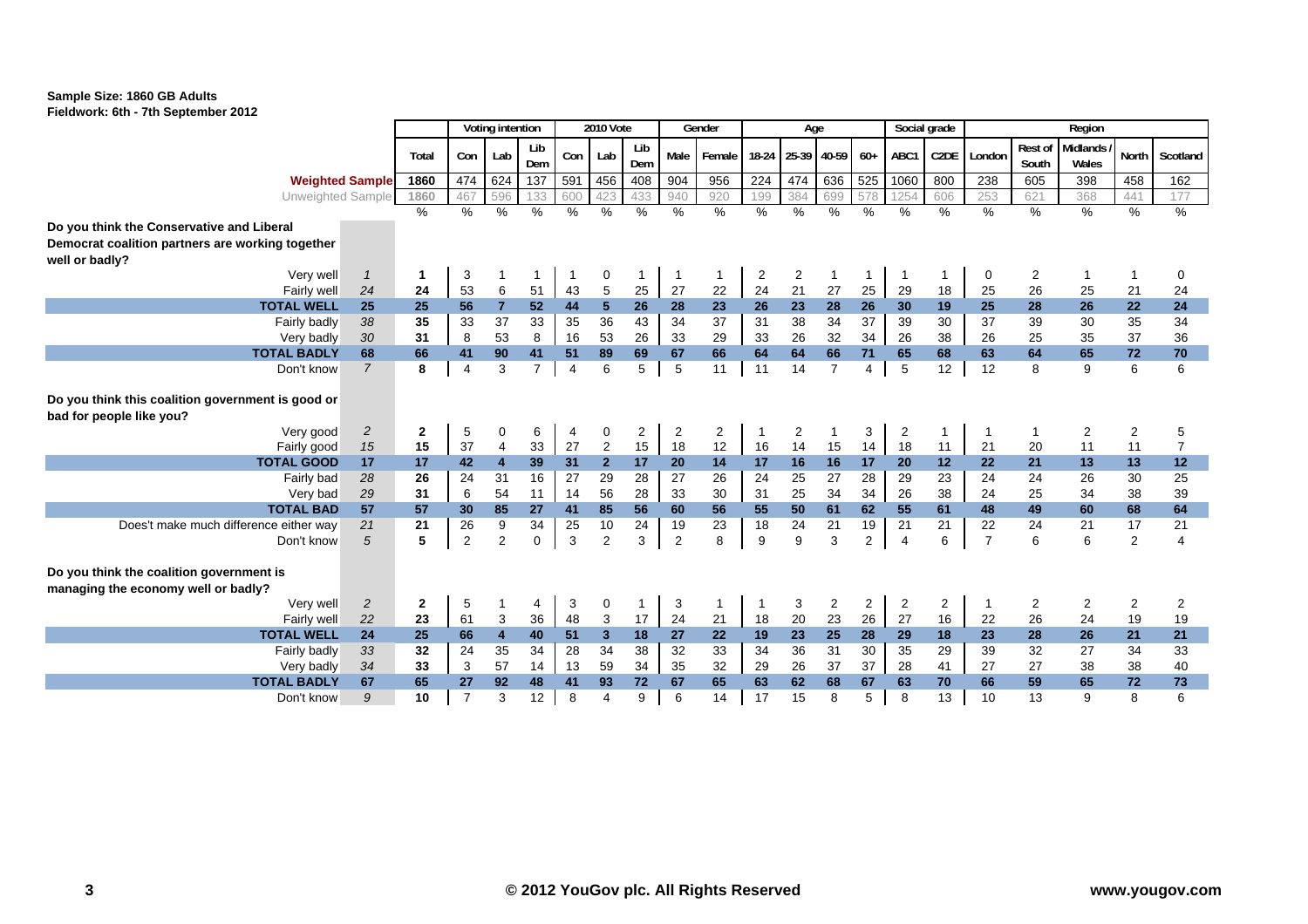

|                                                                                                                |                |                |                        | Voting intention |                   |                               | <b>2010 Vote</b> |                     |                      | Gender              |                  | Age                     |                  |                      |                     | Social grade        |                         |                         | Region                  |                      |                      |
|----------------------------------------------------------------------------------------------------------------|----------------|----------------|------------------------|------------------|-------------------|-------------------------------|------------------|---------------------|----------------------|---------------------|------------------|-------------------------|------------------|----------------------|---------------------|---------------------|-------------------------|-------------------------|-------------------------|----------------------|----------------------|
|                                                                                                                |                | Total          | Con                    | Lab              | Lib<br>Dem        | Con                           | Lab              | Lib<br>Dem          | Male                 | Female I            | 18-24            | 25-39 40-59             |                  | $60+$                | ABC1                | C <sub>2</sub> DE   | London                  | Rest of<br>South        | Midlands<br>Wales       | North                | Scotland             |
| <b>Weighted Sample</b>                                                                                         |                | 1860           | 474                    | 624              | $\overline{137}$  | 591                           | 456              | 408                 | 904                  | 956                 | 224              | 474                     | 636              | 525                  | 1060                | 800                 | 238                     | 605                     | 398                     | 458                  | 162                  |
| <b>Unweighted Sample</b>                                                                                       |                | 1860           | 467                    | 596              | 133               | 600                           | 423              | 433                 | 940                  | 920                 | 199              | 384                     | 699              | 578                  | 1254                | 606                 | 253                     | 621                     | 368                     | 441                  | 177                  |
|                                                                                                                |                | $\%$           | $\frac{9}{6}$          | $\frac{0}{0}$    | %                 | $\%$                          | $\%$             | $\%$                | $\%$                 | $\%$                | $\%$             | $\%$                    | %                | $\frac{0}{6}$        | $\%$                | $\%$                | %                       | %                       | %                       | %                    | $\frac{9}{6}$        |
| In your opinion how good or bad is the state of<br>Britain's economy at the moment?<br>Very good<br>Quite good | 0<br>4         | 0<br>3         | $\mathbf 1$<br>$\,8\,$ | 0<br>$\sqrt{2}$  | -1<br>6           | 0<br>$\,6$                    | 0<br>$\pmb{0}$   | 0<br>$\overline{c}$ | 0<br>$\overline{4}$  | 0<br>$\overline{c}$ | 0<br>$\mathbf 5$ | 0<br>$\mathbf 5$        | 0<br>$\sqrt{2}$  | 0<br>$\overline{2}$  | 0<br>$\overline{5}$ | 0<br>$\overline{1}$ | 0<br>$\overline{4}$     | 0<br>4                  | 3                       | 0<br>2               | 0<br>$\overline{2}$  |
| <b>TOTAL GOOD</b>                                                                                              | $\overline{4}$ | 3 <sup>1</sup> | 9                      | $\overline{2}$   | $\overline{7}$    | $6\phantom{a}$                | $\mathbf{0}$     | 2 <sup>2</sup>      | $\overline{4}$       | 2 <sup>1</sup>      | 5 <sup>5</sup>   | $\overline{\mathbf{5}}$ | 2 <sup>1</sup>   | 2 <sup>1</sup>       | $5\phantom{.0}$     | $\mathbf{1}$        | $\overline{\mathbf{4}}$ | $\overline{\mathbf{4}}$ | $\overline{\mathbf{4}}$ | 2 <sup>2</sup>       | 2 <sup>2</sup>       |
| Neither good nor bad                                                                                           | 16             | 16             | 31                     | $\overline{7}$   | 26                | 24                            | 6                | 15                  | 14                   | 18                  | 21               | 17                      | 15               | 15                   | 16                  | 16                  | 19                      | 19                      | 15                      | 13                   | 15                   |
| Quite bad                                                                                                      | 46             | 47             | 52                     | 47               | 47                | 53                            | 50               | 48                  | 50                   | 45                  | 45               | 47                      | 47               | 49                   | 51                  | 43                  | 45                      | 50                      | 46                      | 48                   | 44                   |
| Very bad                                                                                                       | 31             | 30             | $\overline{7}$         | 44               | 19                | 16                            | 43               | 31                  | 29                   | 30                  | 21               | 25                      | 33               | 33                   | 25                  | 35                  | 24                      | 23                      | 33                      | 35                   | 37                   |
| <b>TOTAL BAD</b><br>Don't know                                                                                 | 77<br>2        | 77<br>4        | 59<br>$\overline{1}$   | 91<br>1          | 66<br>$\mathbf 1$ | 69<br>$\overline{\mathbf{1}}$ | 93               | 79<br>3             | 79<br>$\overline{2}$ | 75<br>5             | 66<br>8          | 72<br>6                 | 80<br>2          | 82<br>$\mathbf{1}$   | 76<br>3             | 78<br>4             | 69<br>$\overline{7}$    | 73<br>4                 | 79<br>3                 | 83<br>$\overline{1}$ | 81<br>$\overline{2}$ |
| How do you think the financial situation of your<br>household will change over the next 12 months?             |                |                |                        |                  |                   |                               |                  |                     |                      |                     |                  |                         |                  |                      |                     |                     |                         |                         |                         |                      |                      |
| Get a lot better                                                                                               |                | $\mathbf{2}$   | 3                      | $\mathbf{1}$     | $\overline{2}$    | $\overline{c}$                | $\mathbf{1}$     | $\overline{2}$      | $\overline{2}$       | -1                  | $\overline{2}$   | $\overline{2}$          | $\overline{2}$   | 0                    | $\overline{2}$      | 1                   | 0                       | $\overline{2}$          |                         | $\mathbf 1$          | 3                    |
| Get a little better                                                                                            | 6              | 9              | 14                     | $\,6\,$          | 17                | 13                            | $\sqrt{5}$       | 9                   | $\boldsymbol{9}$     | 8                   | 16               | $10$                    | $\boldsymbol{9}$ | $\overline{4}$       | 10                  | $\overline{7}$      | 11                      | $\boldsymbol{9}$        | $\overline{7}$          | 9                    | $\overline{7}$       |
| <b>TOTAL BETTER</b>                                                                                            | $\overline{7}$ | 11             | 17                     | $\overline{7}$   | 19                | 15                            | 6                | 11                  | 11                   | 9                   | 18               | 12                      | 11               | $\overline{4}$       | 12                  | 8                   | 11                      | 11                      | 8                       | 10                   | 10                   |
| Stay about the same                                                                                            | 35             | 35             | 50                     | 26               | 44                | 43                            | 23               | 35                  | 37                   | 34                  | 38               | 41                      | 32               | 33                   | 38                  | 32                  | 34                      | 37                      | 34                      | 35                   | $\overline{34}$      |
| Get a little worse                                                                                             | 35             | 32             | 26                     | 36               | 26                | 30                            | 40               | 32                  | 30                   | 34                  | 22               | 28                      | 30               | 42                   | 32                  | 32                  | 31                      | 35                      | 29                      | 31                   | 33                   |
| Get a lot worse                                                                                                | 18             | 17             | $\sqrt{5}$             | 27               | $\overline{7}$    | 11                            | 26               | 16                  | 18                   | 17                  | 10               | 13                      | 22               | 19                   | 13                  | 22                  | 15                      | 12                      | 22                      | 22                   | 17                   |
| <b>TOTAL WORSE</b>                                                                                             | 53             | 49             | 31                     | 63               | 33                | 41                            | 66               | 48                  | 48                   | 51                  | 32               | 41                      | 52               | 61                   | 45                  | 54                  | 46                      | 47                      | 51                      | 53                   | 50                   |
| Don't know                                                                                                     | 6              | 5              | 2                      | 3                | $5\phantom{.0}$   | $\overline{2}$                | $\overline{4}$   | 6                   | 5                    | 6                   | 12               | 6                       | 6                | $\overline{2}$       | 5                   | $\overline{7}$      | 9                       | 5                       | $\overline{7}$          | 3                    | 5                    |
| Thinking about David Cameron, do you think he<br>Is decisive or indecisive?                                    |                |                |                        |                  |                   |                               |                  |                     |                      |                     |                  |                         |                  |                      |                     |                     |                         |                         |                         |                      |                      |
| Decisive                                                                                                       |                | 32             | 66                     | 16               | 37                | 51                            | 17               | 30                  | 30                   | 35                  | 31               | 36                      | 33               | 29                   | 36                  | 28                  | 34                      | 37                      | 32                      | 27                   | 29                   |
| Indecisive<br>Don't know                                                                                       |                | 53<br>14       | 27<br>$\overline{7}$   | 74<br>10         | 48<br>15          | 40<br>9                       | 71<br>13         | 54<br>16            | 59<br>11             | 48<br>18            | 48<br>22         | 42<br>22                | 54<br>12         | 64<br>$\overline{7}$ | 51<br>13            | 56<br>16            | 48<br>19                | 49<br>13                | 55<br>13                | 58<br>14             | 56<br>16             |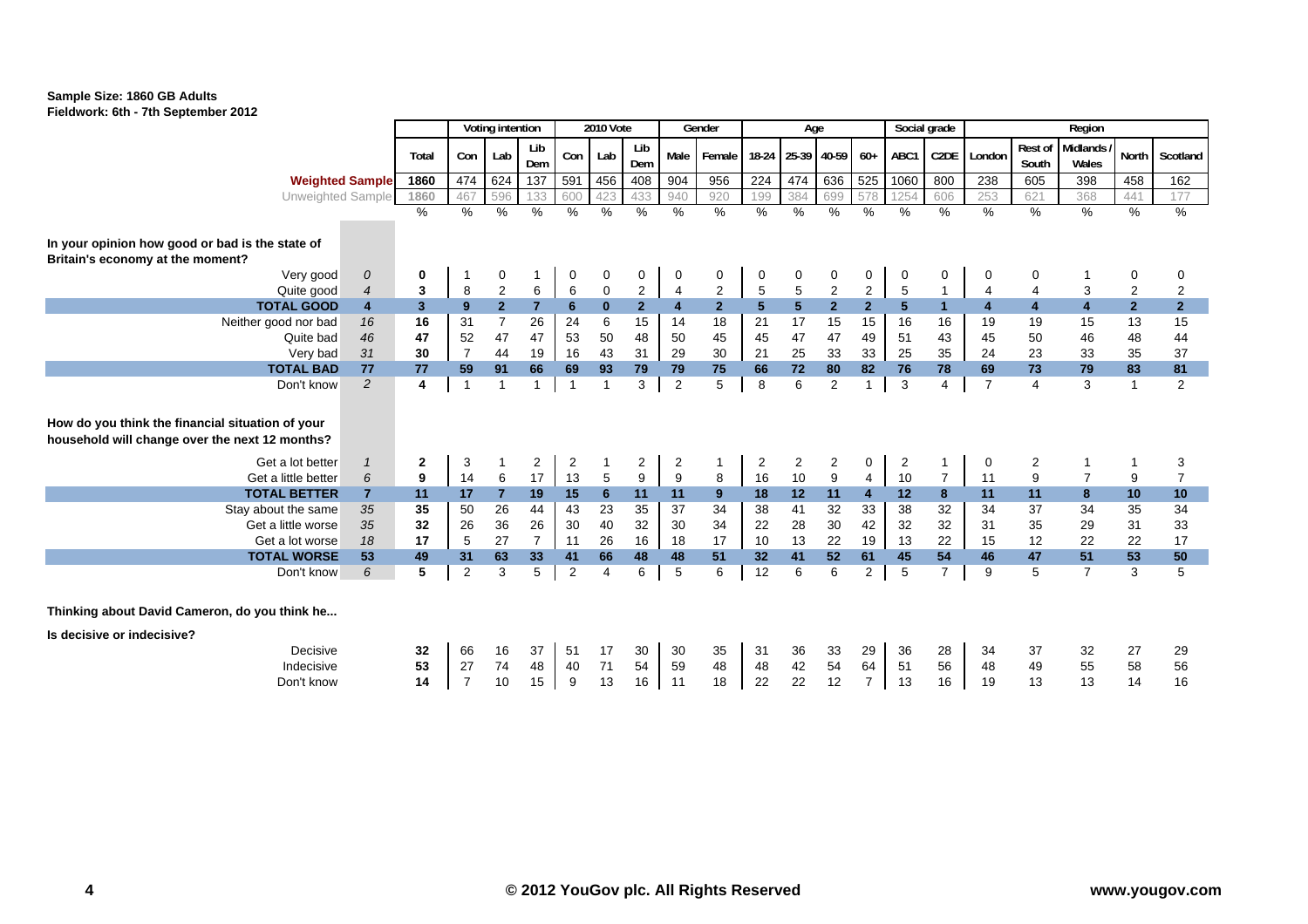

|                                                                                                                                                  |          |               | Voting intention |                |          | <b>2010 Vote</b> |                  |                | Gender         |               | Age            |                  |          | Social grade |                   |                |                  | Region                   |                |                                       |
|--------------------------------------------------------------------------------------------------------------------------------------------------|----------|---------------|------------------|----------------|----------|------------------|------------------|----------------|----------------|---------------|----------------|------------------|----------|--------------|-------------------|----------------|------------------|--------------------------|----------------|---------------------------------------|
|                                                                                                                                                  | Total    | Con           | Lab              | Lib<br>Dem     | Con      | Lab              | Lib<br>Dem       | Male           | Female         | 18-24         | 25-39 40-59    |                  | $60+$    | ABC1         | C <sub>2</sub> DE | London         | Rest of<br>South | <b>Midlands</b><br>Wales | <b>North</b>   | Scotland                              |
| <b>Weighted Sample</b>                                                                                                                           | 1860     | 474           | 624              | 137            | 591      | 456              | 408              | 904            | 956            | 224           | 474            | 636              | 525      | 1060         | 800               | 238            | 605              | 398                      | 458            | 162                                   |
| Unweighted Sample                                                                                                                                | 1860     | 467           | 596              | 133            | 600      | 423              | 433              | 940            | 920            | 199           | 384            | 699              | 578      | 125          | 606               | 253            | 621              | 368                      | 441            | 177                                   |
|                                                                                                                                                  | $\%$     | $\frac{0}{0}$ | $\%$             | $\%$           | $\%$     | %                | $\frac{0}{0}$    | $\%$           | %              | $\frac{0}{0}$ | $\%$           | $\frac{9}{6}$    | $\%$     | $\%$         | $\%$              | %              | %                | $\%$                     | $\%$           | $\frac{9}{6}$                         |
| Is in touch or out of touch?                                                                                                                     |          |               |                  |                |          |                  |                  |                |                |               |                |                  |          |              |                   |                |                  |                          |                |                                       |
| In touch                                                                                                                                         | 23       | 65            | 4                | 23             | 49       | 4                | 14               | 22             | 23             | 17            | 23             | 22               | 25       | 25           | 19                | 23             | 24               | 26                       | 19             | 17                                    |
| Out of touch                                                                                                                                     | 67       | 25            | 93               | 65             | 41       | 91               | 78               | 69             | 65             | 69            | 62             | 69               | 69       | 65           | 70                | 62             | 65               | 65                       | 73             | 73                                    |
| Don't know                                                                                                                                       | 10       | 11            | 3                | 12             | 10       | $\overline{4}$   | 8                | 8              | 12             | 14            | 15             | 9                | 6        | 10           | 11                | 15             | 11               | 9                        | 9              | 10                                    |
| Is strong or weak?                                                                                                                               |          |               |                  |                |          |                  |                  |                |                |               |                |                  |          |              |                   |                |                  |                          |                |                                       |
| Strong                                                                                                                                           | 33       | 69            | 18               | 43             | 54       | 18               | 29               | 31             | 36             | 30            | 38             | 34               | 30       | 37           | 28                | 35             | 36               | 32                       | 32             | 27                                    |
| Weak                                                                                                                                             | 51       | 21            | 71               | 43             | 34       | 71               | 55               | 57             | 45             | 55            | 44             | 49               | 58       | 48           | 55                | 45             | 49               | 53                       | 54             | 57                                    |
| Don't know                                                                                                                                       | 15       | 11            | 11               | 14             | 12       | 11               | 16               | 12             | 19             | 15            | 18             | 17               | 12       | 15           | 16                | 20             | 15               | 15                       | 13             | 16                                    |
| Has plenty of ideas or has run out of ideas?                                                                                                     |          |               |                  |                |          |                  |                  |                |                |               |                |                  |          |              |                   |                |                  |                          |                |                                       |
| Has plenty of ideas                                                                                                                              | 26       | 68            | 10               | 22             | 50       | 10               | 16               | 24             | 27             | 25            | 26             | 26               | 25       | 28           | 22                | 25             | 30               | 27                       | 22             | 19                                    |
| Has run out of ideas                                                                                                                             | 57       | 18            | 82               | 57             | 34       | 79               | 68               | 63             | 52             | 51            | 53             | 57               | 64       | 55           | 60                | 55             | 54               | 56                       | 61             | 64                                    |
| Don't know                                                                                                                                       | 17       | 14            | 9                | 21             | 16       | 11               | 16               | 14             | 21             | 24            | 21             | 17               | 11       | 17           | 18                | 20             | 17               | 17                       | 17             | 17                                    |
| Is likeable or dislikeable?                                                                                                                      |          |               |                  |                |          |                  |                  |                |                |               |                |                  |          |              |                   |                |                  |                          |                |                                       |
| Likeable                                                                                                                                         | 41       | 86            | 16               | 41             | 75       | 19               | 29               | 41             | 41             | 29            | 36             | 42               | 49       | 46           | 34                | 44             | 45               | 42                       | 35             | 35                                    |
| <b>Dislikeable</b>                                                                                                                               | 45       | 6             | 75               | 45             | 16       | 71               | 57               | 47             | 44             | 63            | 43             | 45               | 40       | 41           | 51                | 39             | 39               | 46                       | 53             | 52                                    |
| Don't know                                                                                                                                       | 14       | 8             | 9                | 14             | 9        | 10               | 14               | 12             | 16             | 9             | 21             | 13               | 11       | 13           | 15                | 17             | 16               | 12                       | 12             | 13                                    |
| Is or is not a male chauvinist?                                                                                                                  |          |               |                  |                |          |                  |                  |                |                |               |                |                  |          |              |                   |                |                  |                          |                |                                       |
| Is a male chauvinist<br>Is not a male chauvinist                                                                                                 | 27       | 5             | 48               | 20             | 11       | 44               | 28               | 26             | 27             | 26            | 26             | 28<br>43         | 26       | 24           | 29<br>35          | 25<br>49       | 25               | 26                       | 29             | 32                                    |
|                                                                                                                                                  | 42<br>31 | 79<br>15      | 23<br>29         | 55<br>25       | 69<br>20 | 24               | 38               | 48<br>26       | 37<br>36       | 35            | 43             | 29               | 44<br>30 | 48<br>28     | 36                |                | 45               | 40                       | 40             | 34<br>34                              |
| Don't know                                                                                                                                       |          |               |                  |                |          | 31               | 34               |                |                | 39            | 31             |                  |          |              |                   | 26             | 30               | 34                       | 31             |                                       |
| Thinking about the way he has carried out his<br>role as Prime Minister, which past Prime Minister<br>do you think David Cameron most resembles? |          |               |                  |                |          |                  |                  |                |                |               |                |                  |          |              |                   |                |                  |                          |                |                                       |
| John Major                                                                                                                                       | 19       | 23            | 21               | 19             | 22       | 21               | 19               | 22             | 16             | 10            | 13             | 23               | 24       | 21           | 15                | 18             | 18               | 20                       | 16             | 23                                    |
| Margaret Thatcher                                                                                                                                | 16       | 10            | 26               | $\overline{7}$ | 11       | 26               | 13               | 15             | 16             | 19            | 13             | 15               | 17       | 12           | 21                | 12             | 11               | 16                       | 22             | 19                                    |
| <b>Tony Blair</b>                                                                                                                                | 13       | 16            | 10               | 15             | 16       | 8                | 12               | 15             | 12             | 15            | 12             | 14               | 13       | 15           | 12                | 16             | 12               | 16                       | 12             | 11                                    |
| <b>Edward Heath</b>                                                                                                                              | 6        | 6             | 6                | 6              | 8        |                  | 5                | 8              | $\overline{4}$ | 4             | $\overline{c}$ | $\overline{7}$   | 9        | 6            | 5                 | 5              | 6                | 5                        | 6              | $\bf8$                                |
| <b>Harold MacMillan</b>                                                                                                                          | 3        | 4             | $\boldsymbol{2}$ | 3              | 3        | 3                | $\boldsymbol{2}$ | 3              | 3              |               | $\mathbf 2$    | $\boldsymbol{2}$ | 5        | 3            | 2                 | 3              |                  | 2                        | 3              |                                       |
| Someone else                                                                                                                                     | 5        | 5             | 6                | 5              | 6        | $\,6$            | 5                | $\overline{7}$ | 3              | 4             | $\overline{4}$ | 6                | 5        | 5            | 5                 | $\overline{4}$ | $\frac{2}{7}$    | 6                        | $\overline{4}$ | $\begin{array}{c} 2 \\ 3 \end{array}$ |
| Don't know                                                                                                                                       | 39       | 36            | 28               | 46             | 36       | 30               | 43               | 30             | 46             | 46            | 54             | 33               | 28       | 37           | 40                | 42             | 43               | 35                       | 36             | 34                                    |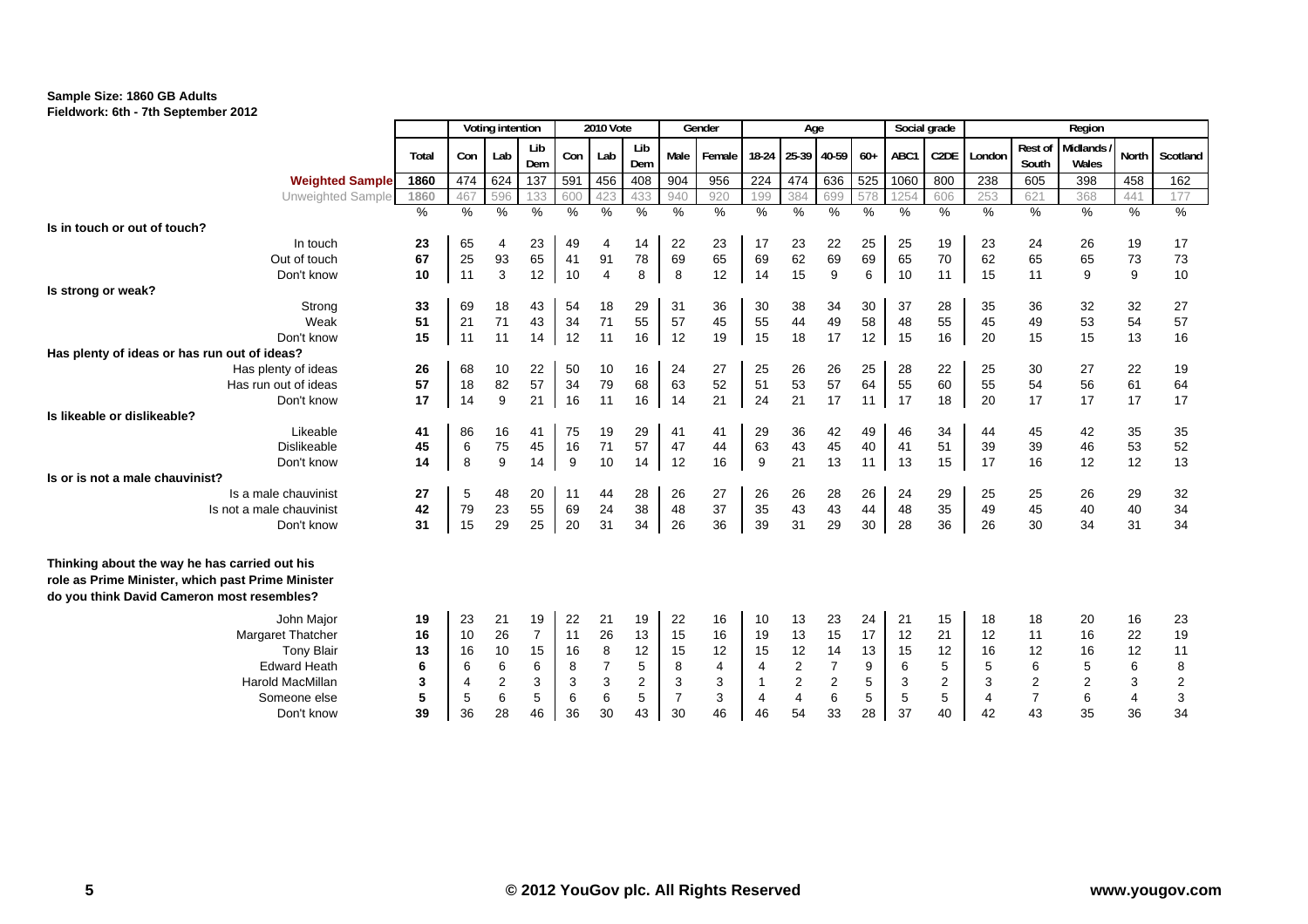

|                                                                                                                                                                                                                |       |                | Voting intention        |                |                | 2010 Vote      |                |               | Gender        |         | Age           |              |               |               | Social grade      |        |                  | Region                   |               |                         |
|----------------------------------------------------------------------------------------------------------------------------------------------------------------------------------------------------------------|-------|----------------|-------------------------|----------------|----------------|----------------|----------------|---------------|---------------|---------|---------------|--------------|---------------|---------------|-------------------|--------|------------------|--------------------------|---------------|-------------------------|
|                                                                                                                                                                                                                | Total | Con            | Lab                     | Lib<br>Dem     | Con            | Lab            | Lib<br>Dem     | Male          | Female        | 18-24   | 25-39 40-59   |              | $60+$         | ABC1          | C <sub>2</sub> DE | London | Rest of<br>South | <b>Midlands</b><br>Wales | <b>North</b>  | Scotland                |
| <b>Weighted Sample</b>                                                                                                                                                                                         | 1860  | 474            | 624                     | 137            | 591            | 456            | 408            | 904           | 956           | 224     | 474           | 636          | 525           | 1060          | 800               | 238    | 605              | 398                      | 458           | 162                     |
| Unweighted Sample                                                                                                                                                                                              | 1860  | 467            | 596                     | 133            | 600            | 423            | 433            | 940           | 920           | 199     | 384           | 699          | 578           | 125           | 606               | 253    | 621              | 368                      | 441           | 177                     |
|                                                                                                                                                                                                                | $\%$  | $\%$           | %                       | %              | $\frac{0}{0}$  | $\%$           | $\frac{9}{6}$  | $\frac{0}{0}$ | $\frac{0}{0}$ | $\%$    | $\frac{0}{0}$ | $\%$         | $\frac{1}{2}$ | $\frac{0}{0}$ | $\%$              | $\%$   | $\%$             | $\frac{0}{0}$            | $\frac{0}{0}$ | $\frac{9}{6}$           |
| This week David Cameron reshuffled his                                                                                                                                                                         |       |                |                         |                |                |                |                |               |               |         |               |              |               |               |                   |        |                  |                          |               |                         |
| government                                                                                                                                                                                                     |       |                |                         |                |                |                |                |               |               |         |               |              |               |               |                   |        |                  |                          |               |                         |
| From what you have read or heard about the                                                                                                                                                                     |       |                |                         |                |                |                |                |               |               |         |               |              |               |               |                   |        |                  |                          |               |                         |
| reshuffle, do you think it has changed the                                                                                                                                                                     |       |                |                         |                |                |                |                |               |               |         |               |              |               |               |                   |        |                  |                          |               |                         |
| government for the better, for the worse, or has it                                                                                                                                                            |       |                |                         |                |                |                |                |               |               |         |               |              |               |               |                   |        |                  |                          |               |                         |
| made no real difference?                                                                                                                                                                                       |       |                |                         |                |                |                |                |               |               |         |               |              |               |               |                   |        |                  |                          |               |                         |
| Has changed the government for the better                                                                                                                                                                      | 9     | 28             | 3                       |                | 23             | 2              | 3              | 11            | 8             |         |               |              | 14            | 11            |                   |        | 10               | 10                       | 10            | 4                       |
| Has changed the government for the worse                                                                                                                                                                       | 19    | $\overline{4}$ | 30                      | 32             | $\overline{7}$ | 25             | 28             | 20            | 17            | 35      | 17            | 17           | 15            | 20            | 17                | 25     | 16               | 15                       | 22            | 20                      |
| Has made no real difference                                                                                                                                                                                    | 55    | 51             | 59                      | 48             | 53             | 63             | 53             | 56            | 54            | 33      | 51            | 61           | 61            | 54            | 57                | 50     | 56               | 56                       | 54            | 60                      |
| Don't know                                                                                                                                                                                                     | 17    | 18             | 8                       | 16             | 17             | 10             | 16             | 13            | 21            | 23      | 27            | 14           | 10            | 15            | 20                | 17     | 19               | 19                       | 14            | 16                      |
| Do you think the reshuffle has made the                                                                                                                                                                        |       |                |                         |                |                |                |                |               |               |         |               |              |               |               |                   |        |                  |                          |               |                         |
| government more right-wing, less right-wing, or                                                                                                                                                                |       |                |                         |                |                |                |                |               |               |         |               |              |               |               |                   |        |                  |                          |               |                         |
| has it made no real difference?                                                                                                                                                                                |       |                |                         |                |                |                |                |               |               |         |               |              |               |               |                   |        |                  |                          |               |                         |
| Has made the government more right-wing                                                                                                                                                                        | 32    | 26             | 44                      | 41             | 29             | 42             | 40             | 40            | 25            | 35      | 25            | 34           | 36            | 39            | 23                | 37     | 27               | 31                       | 36            | 35                      |
| Has made the government less right-wing                                                                                                                                                                        | 3     | $\overline{2}$ | $\overline{\mathbf{4}}$ | $\overline{2}$ | $\mathbf{2}$   | $\overline{2}$ | $\overline{2}$ | 3             | $\sqrt{2}$    | $\,6\,$ | $\sqrt{5}$    | $\mathbf{1}$ | $\mathbf{2}$  | 3             | $\overline{2}$    | 8      | $\overline{2}$   |                          | 3             | $\overline{\mathbf{c}}$ |
| Has made no real difference                                                                                                                                                                                    | 41    | 49             | 38                      | 34             | 47             | 38             | 37             | 39            | 43            | 27      | 39            | 43           | 48            | 37            | 48                | 32     | 44               | 43                       | 40            | 43                      |
| Don't know                                                                                                                                                                                                     | 24    | 22             | 14                      | 23             | 22             | 18             | 21             | 18            | 29            | 32      | 32            | 22           | 15            | 21            | 27                | 23     | 26               | 25                       | 21            | 20                      |
| Do you think the reshuffle has increased the<br>amount of influence the Liberal Democrats have<br>in government, reduced the amount of influence<br>the Liberal Democrats have, or made no real<br>difference? |       |                |                         |                |                |                |                |               |               |         |               |              |               |               |                   |        |                  |                          |               |                         |
| Has increased the amount of influence the Liberal<br>Democrats have                                                                                                                                            | 3     | 4              | 2                       | 6              |                |                | 2              | 3             | 2             | 6       | 5             |              |               | 3             | $\overline{2}$    | 5      | 3                | $\overline{2}$           | 3             | 3                       |
| Has reduced the amount of influence the Liberal<br>Democrats have                                                                                                                                              | 29    | 22             | 41                      | 30             | 22             | 38             | 34             | 32            | 25            | 27      | 25            | 29           | 32            | 30            | 27                | 27     | 28               | 26                       | 32            | 29                      |
| Has made no real difference                                                                                                                                                                                    | 47    | 54             | 44                      | 44             | 55             | 47             | 44             | 48            | 46            | 35      | 39            | 50           | 56            | 47            | 47                | 47     | 47               | 51                       | 44            | 50                      |
| Don't know                                                                                                                                                                                                     | 21    | 20             | 13                      | 20             | 19             | 14             | 20             | 16            | 26            | 32      | 32            | 19           | 11            | 20            | 24                | 22     | 22               | 22                       | 22            | 18                      |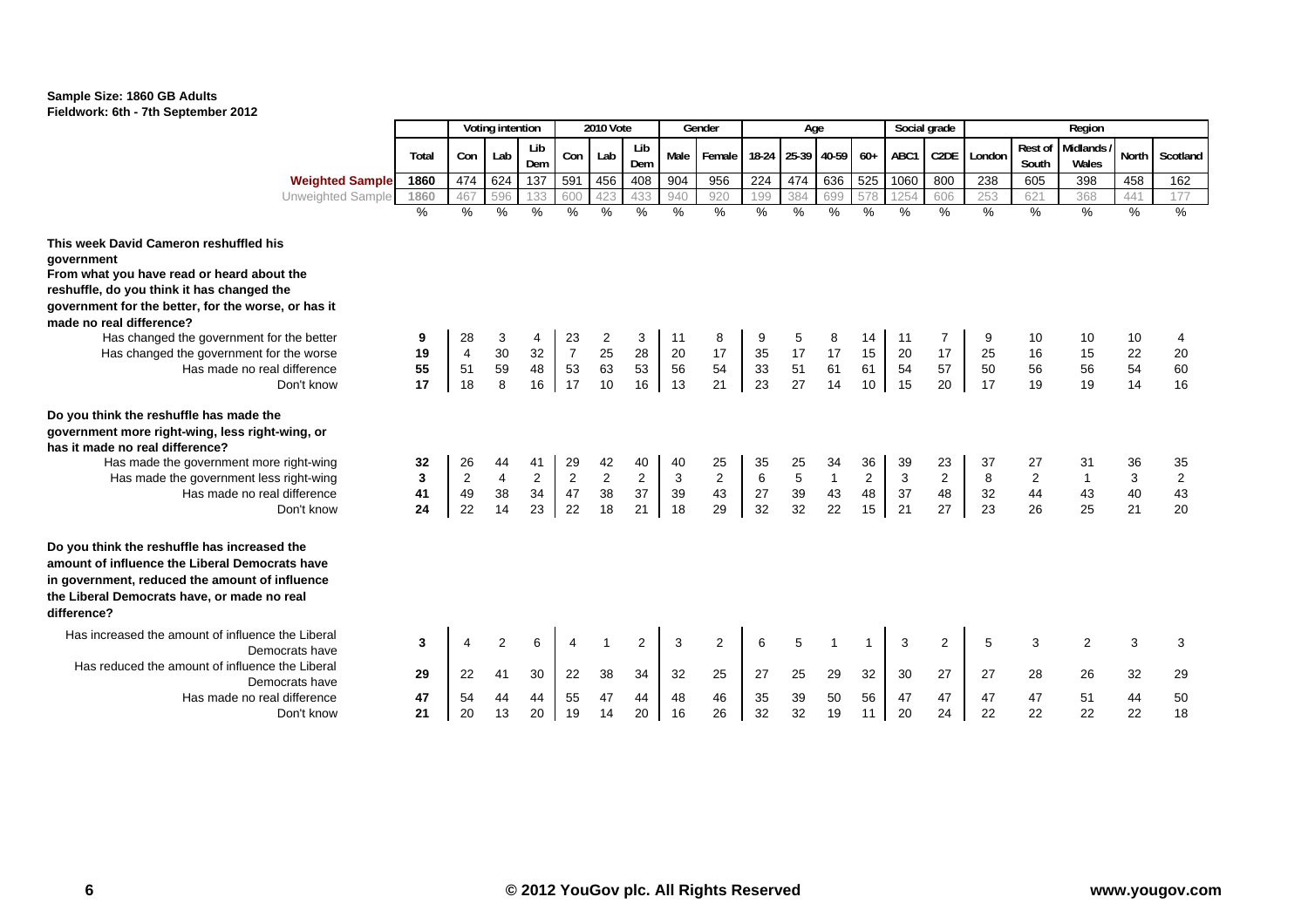

|                                                                                                                                                                                                                                                                                                                                                                              |                     |                         | Voting intention                 |                     |                      | 2010 Vote          |                     |                      | Gender              |                     | Age                 |                     |                     | Social grade         |                     |                     |                      | Region              |                     |                                  |
|------------------------------------------------------------------------------------------------------------------------------------------------------------------------------------------------------------------------------------------------------------------------------------------------------------------------------------------------------------------------------|---------------------|-------------------------|----------------------------------|---------------------|----------------------|--------------------|---------------------|----------------------|---------------------|---------------------|---------------------|---------------------|---------------------|----------------------|---------------------|---------------------|----------------------|---------------------|---------------------|----------------------------------|
|                                                                                                                                                                                                                                                                                                                                                                              | Total               | Con                     | Lab                              | Lib<br>Dem          | Con                  | Lab                | Lib<br>Dem          | Male                 | Female              | 18-24               | 25-39               | 40-59               | $60+$               | ABC1                 | C <sub>2</sub> DE   | London              | Rest of<br>South     | Midlands<br>Wales   | North               | Scotland                         |
| <b>Weighted Sample</b>                                                                                                                                                                                                                                                                                                                                                       | 1860                | 474                     | 624                              | 137                 | 591                  | 456                | 408                 | 904                  | 956                 | 224                 | 474                 | 636                 | 525                 | 1060                 | 800                 | 238                 | 605                  | 398                 | 458                 | 162                              |
| Unweighted Sample                                                                                                                                                                                                                                                                                                                                                            | 1860                | 467                     | 596                              | 133                 | 600                  |                    | 433                 | 940                  | 920                 | 199                 | 384                 | 699                 | 578                 | 254                  | 606                 | 253                 | 621                  | 368                 | 441                 | 177                              |
|                                                                                                                                                                                                                                                                                                                                                                              | %                   | %                       | %                                | $\frac{9}{6}$       | %                    | %                  | $\frac{9}{6}$       | %                    | $\frac{9}{6}$       | $\frac{0}{6}$       | $\%$                | $\frac{9}{6}$       | %                   | $\frac{0}{6}$        | $\frac{9}{6}$       | $\frac{9}{6}$       | $\%$                 | $\frac{9}{6}$       | %                   | $\frac{0}{0}$                    |
|                                                                                                                                                                                                                                                                                                                                                                              |                     |                         |                                  |                     |                      |                    |                     |                      |                     |                     |                     |                     |                     |                      |                     |                     |                      |                     |                     |                                  |
| re becoming Prime Minister David Cameron<br>he would aim to have women making up a<br>of government ministers by 2015. How well<br>adly do you think he is doing at hitting his<br>et of making a third of government ministers<br>en by 2015?                                                                                                                               |                     |                         |                                  |                     |                      |                    |                     |                      |                     |                     |                     |                     |                     |                      |                     |                     |                      |                     |                     |                                  |
| Very well                                                                                                                                                                                                                                                                                                                                                                    | 1                   | $\overline{\mathbf{c}}$ | $\mathbf 1$                      | -1                  | -1                   | 0                  |                     | -1                   | 0                   | -1                  | 1                   | $\mathbf 1$         | 1                   |                      | 0                   | 0                   | $\mathbf{1}$         | 0                   | $\mathbf{1}$        | -1                               |
| Fairly well                                                                                                                                                                                                                                                                                                                                                                  | 13                  | 31                      | $\overline{7}$                   | $10$                | 26                   | $\mathbf 5$        | 9                   | 14                   | 12                  | 14                  | 11                  | 12                  | 15                  | 16                   | $\boldsymbol{9}$    | 17                  | 15                   | 11                  | 11                  | 11                               |
| <b>TOTAL WELL</b>                                                                                                                                                                                                                                                                                                                                                            | 14                  | 33                      | 8                                | 11                  | 27                   | 5 <sup>5</sup>     | 10                  | 15                   | $12$                | 15                  | 12                  | 13                  | 16                  | 17                   | 9                   | 17                  | 16                   | 11                  | 12                  | 12                               |
| Fairly badly                                                                                                                                                                                                                                                                                                                                                                 | 31                  | 30                      | 32                               | 39                  | 32                   | 33                 | 34                  | 29                   | 32                  | 31                  | 25                  | 31                  | 36                  | 33                   | 28                  | 29                  | 33                   | 27                  | 31                  | 32                               |
| Very badly                                                                                                                                                                                                                                                                                                                                                                   | 21                  | $\overline{4}$          | 35                               | 21                  | 9                    | 33                 | 24                  | 24                   | 19                  | 22                  | 15                  | 22                  | 26                  | 21                   | 23                  | 25                  | 20                   | 21                  | 21                  | 23                               |
| <b>TOTAL BADLY</b>                                                                                                                                                                                                                                                                                                                                                           | 52                  | 34                      | 67                               | 60                  | 41                   | 66                 | 58                  | 53                   | 51                  | 53                  | 40                  | 53                  | 62                  | 54                   | 51                  | 54                  | 53                   | 48                  | 52                  | 55                               |
| Don't know                                                                                                                                                                                                                                                                                                                                                                   | 34                  | 33                      | 26                               | 30                  | 32                   | 29                 | 32                  | 31                   | $\overline{37}$     | 32                  | 48                  | 34                  | 22                  | 30                   | 39                  | 29                  | 30                   | 41                  | 36                  | 32                               |
| do you think David Cameron is doing enough<br>crease the number of women in government,<br>Ild be doing more, or is already doing too<br>h?<br>Should be doing more to increase the number of<br>women in government<br>oing enough to increase the number of women in<br>government<br>Iready doing too much to increase the number of<br>women in government<br>Don't know | 38<br>18<br>9<br>35 | 23<br>37<br>12<br>28    | 55<br>10<br>$\overline{7}$<br>28 | 52<br>15<br>5<br>28 | 26<br>31<br>13<br>29 | 55<br>9<br>6<br>31 | 46<br>15<br>8<br>31 | 31<br>21<br>13<br>35 | 45<br>16<br>5<br>34 | 45<br>14<br>8<br>33 | 28<br>18<br>9<br>44 | 39<br>16<br>9<br>36 | 42<br>22<br>9<br>26 | 38<br>21<br>10<br>31 | 38<br>14<br>8<br>40 | 35<br>18<br>9<br>38 | 39<br>20<br>10<br>31 | 34<br>17<br>8<br>40 | 40<br>17<br>9<br>33 | 44<br>16<br>$\overline{7}$<br>33 |
| h of the following best reflects your view?                                                                                                                                                                                                                                                                                                                                  |                     |                         |                                  |                     |                      |                    |                     |                      |                     |                     |                     |                     |                     |                      |                     |                     |                      |                     |                     |                                  |
| David Cameron has already brought all the most<br>lented female MPs in his party into government -<br>his problem is there are not enough good female<br>MPs to choose from<br>here are many very talented female Members of                                                                                                                                                 | 26                  | 47                      | 16                               | 30                  | 42                   | 20                 | 21                  | 31                   | 22                  | 23                  | 25                  | 24                  | 31                  | 31                   | 20                  | 26                  | 29                   | 21                  | 27                  | 24                               |
| rliament in his party who David Cameron should<br>be bringing into government but hasn't                                                                                                                                                                                                                                                                                     | 16                  | 8                       | 25                               | 18                  | 9                    | 22                 | 20                  | 15                   | 18                  | 20                  | 14                  | 14                  | 19                  | 15                   | 18                  | 17                  | 18                   | 16                  | 15                  | 16                               |
| Neither                                                                                                                                                                                                                                                                                                                                                                      | 26                  | 20                      | 29                               | 23                  | 23                   | 30                 | 27                  | 28                   | 24                  | 22                  | 26                  | 27                  | 26                  | 27                   | 25                  | 25                  | 25                   | 29                  | 25                  | 27                               |
| Don't know                                                                                                                                                                                                                                                                                                                                                                   | 32                  | 25                      | 30                               | 28                  | 26                   | 28                 | 32                  | 26                   | 36                  | 35                  | 34                  | 35                  | 24                  | 28                   | 37                  | 32                  | 28                   | 34                  | 34                  | 33                               |
|                                                                                                                                                                                                                                                                                                                                                                              |                     |                         |                                  |                     |                      |                    |                     |                      |                     |                     |                     |                     |                     |                      |                     |                     |                      |                     |                     |                                  |

**Before becoming Prime** said he would aim to ha third of government min or badly do you think he target of making a third **women by 2015?**

**And do you think David** to increase the number should be doing more, **much?**

Is doing enough to increa

Is already doing too mud

# **Which of the following b**

David Cameron has talented female MPs in his problem is there There are many very Parliament in his party be bringing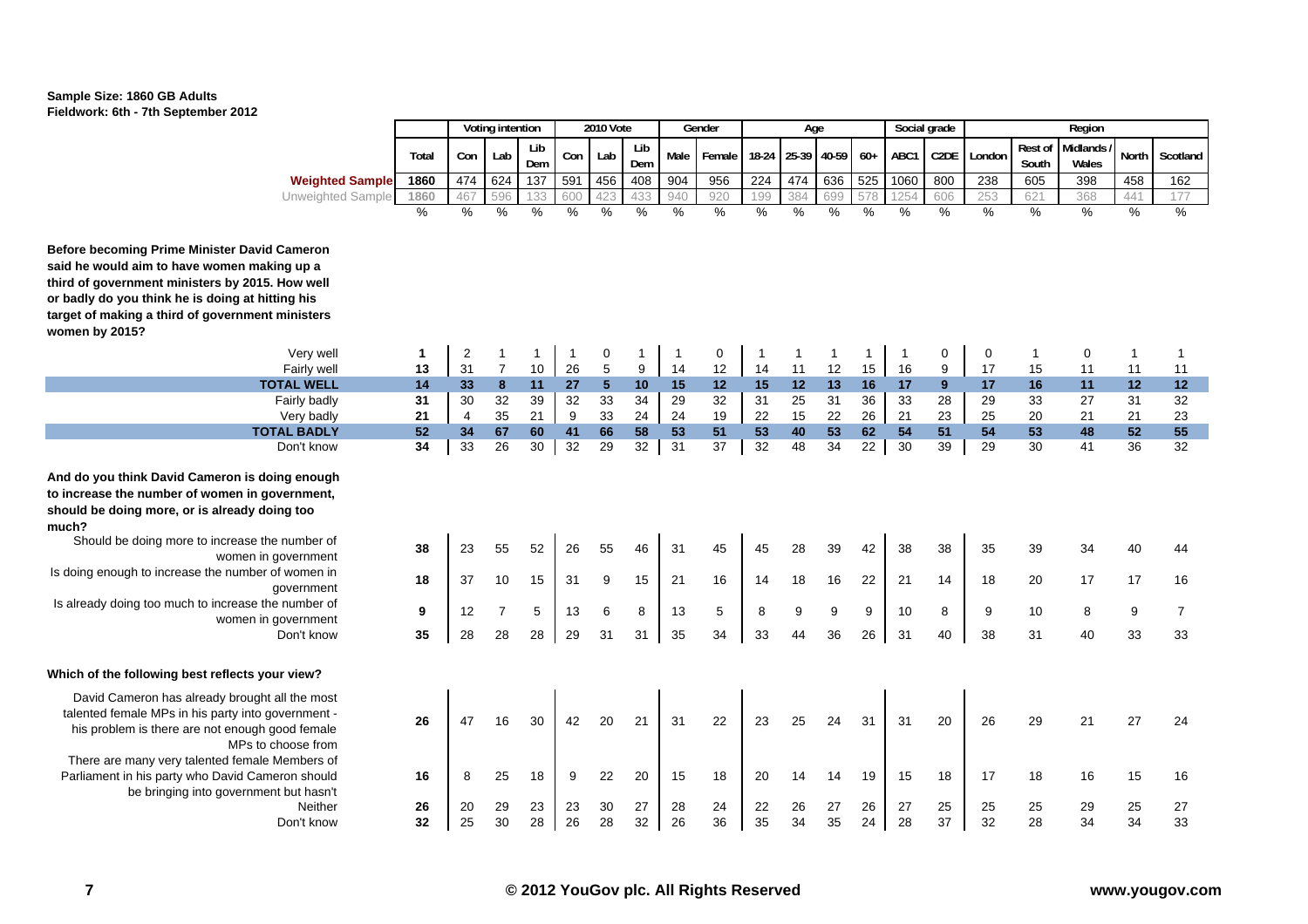

|                                                                                                                                                                                                                                                                        |       |               | Voting intention |            |               | 2010 Vote     |               |               | Gender |               | Age               |               |               |               | Social grade      |        |                  | Region            |               |               |
|------------------------------------------------------------------------------------------------------------------------------------------------------------------------------------------------------------------------------------------------------------------------|-------|---------------|------------------|------------|---------------|---------------|---------------|---------------|--------|---------------|-------------------|---------------|---------------|---------------|-------------------|--------|------------------|-------------------|---------------|---------------|
|                                                                                                                                                                                                                                                                        | Total | Con           | Lab              | Lib<br>Dem | Con           | Lab           | Lib<br>Dem    | Male          | Female |               | 18-24 25-39 40-59 |               | $60+$         | ABC1          | C <sub>2</sub> DE | London | Rest of<br>South | Midlands<br>Wales | North         | Scotland      |
| <b>Weighted Sample</b>                                                                                                                                                                                                                                                 | 1860  | 474           | 624              | 137        | 591           | 456           | 408           | 904           | 956    | 224           | 474               | 636           | 525           | 1060          | 800               | 238    | 605              | 398               | 458           | 162           |
| <b>Unweighted Sample</b>                                                                                                                                                                                                                                               | 1860  | 467           | 596              | 133        | 600           | 423           | 433           | 940           | 920    | 199           | 384               | 699           | 578           | 1254          | 606               | 253    | 621              | 368               | 441           | 177           |
|                                                                                                                                                                                                                                                                        | $\%$  | $\frac{0}{0}$ | $\frac{0}{2}$    | $\%$       | $\frac{9}{6}$ | $\frac{9}{6}$ | $\frac{9}{6}$ | $\frac{9}{6}$ | $\%$   | $\frac{0}{6}$ | $\frac{9}{6}$     | $\frac{9}{6}$ | $\frac{9}{6}$ | $\frac{9}{6}$ | $\frac{9}{6}$     | %      | $\frac{9}{6}$    | $\frac{0}{6}$     | $\frac{9}{6}$ | $\frac{0}{0}$ |
| If you had to choose, which of the following<br>would you most like to see happen for the next<br>few years?                                                                                                                                                           |       |               |                  |            |               |               |               |               |        |               |                   |               |               |               |                   |        |                  |                   |               |               |
| The coalition government to end and be replaced by<br>a minority Conservative government                                                                                                                                                                               | 38    | 58            | 36               | 16         | 55            | 36            | 27            | 42            | 34     | 34            | 33                | 38            | 44            | 39            | 36                | 35     | 40               | 34                | 42            | 33            |
| The Conservatives and Liberal Democrats to<br>continue as a coalition government                                                                                                                                                                                       | 29    | 36            | 26               | 71         | 30            | 24            | 43            | 31            | 28     | 34            | 29                | 31            | 27            | 36            | 21                | 32     | 33               | 28                | 25            | 28            |
| Don't know                                                                                                                                                                                                                                                             | 33    | 6             | 38               | 13         | 14            | 41            | 30            | 26            | 39     | 33            | 38                | 31            | 30            | 25            | 42                | 33     | 27               | 39                | 33            | 38            |
| Thinking about the rules governing planning<br>permission and what can be built where, do you<br>think current planning rules are too tight, not<br>tight enough, or is the balance about right?                                                                       |       |               |                  |            |               |               |               |               |        |               |                   |               |               |               |                   |        |                  |                   |               |               |
| The current balance is about right<br>Current rules are too tight - it should be made easier                                                                                                                                                                           | 32    | 36            | 34               | 35         | 34            | 34            | 33            | 35            | 29     | 20            | 30                | 34            | 36            | 33            | 30                | 25     | 34               | 32                | 34            | 28            |
| to get permission to build housing and other<br>developments<br>Current rules are not tight enough - tougher rules are                                                                                                                                                 | 27    | 34            | 25               | 29         | 32            | 27            | 25            | 30            | 25     | 27            | 29                | 25            | 29            | 27            | 28                | 31     | 27               | 26                | 28            | 28            |
| needed to stop inappropriate or damaging<br>developments                                                                                                                                                                                                               | 25    | 24            | 28               | 23         | 26            | 26            | 25            | 24            | 27     | 24            | 19                | 28            | 28            | 26            | 24                | 27     | 26               | 25                | 25            | 23            |
| Don't know                                                                                                                                                                                                                                                             | 15    | 6             | 13               | 13         | 8             | 13            | 17            | 11            | 19     | 29            | 22                | 14            | 6             | 14            | 18                | 17     | 14               | 17                | 13            | 21            |
| The government have announced that they will<br>TEMPORARILY relax planning rules to try and<br>encourage building and boost the economy                                                                                                                                |       |               |                  |            |               |               |               |               |        |               |                   |               |               |               |                   |        |                  |                   |               |               |
| Under the changes people will be allowed to build<br>house extentions up to 8 metres long (for<br>detached houses) or 6 metres long (for attached<br>houses) without getting planning permission<br>from their local council. Do you support or<br>oppose this change? |       |               |                  |            |               |               |               |               |        |               |                   |               |               |               |                   |        |                  |                   |               |               |
| Support                                                                                                                                                                                                                                                                | 40    | 52            | 34               | 47         | 48            | 36            | 37            | 40            | 40     | 42            | 44                | 38            | 39            | 40            | 40                | 39     | 41               | 43                | 37            | 40            |
| Oppose                                                                                                                                                                                                                                                                 | 44    | 39            | 51               | 38         | 43            | 49            | 47            | 47            | 40     | 33            | 37                | 47            | 50            | 48            | 38                | 46     | 43               | 40                | 49            | 39            |
| Don't know                                                                                                                                                                                                                                                             | 16    | 9             | 15               | 16         | 8             | 15            | 16            | 13            | 20     | 25            | 19                | 15            | 11            | 12            | 22                | 15     | 16               | 17                | 14            | 21            |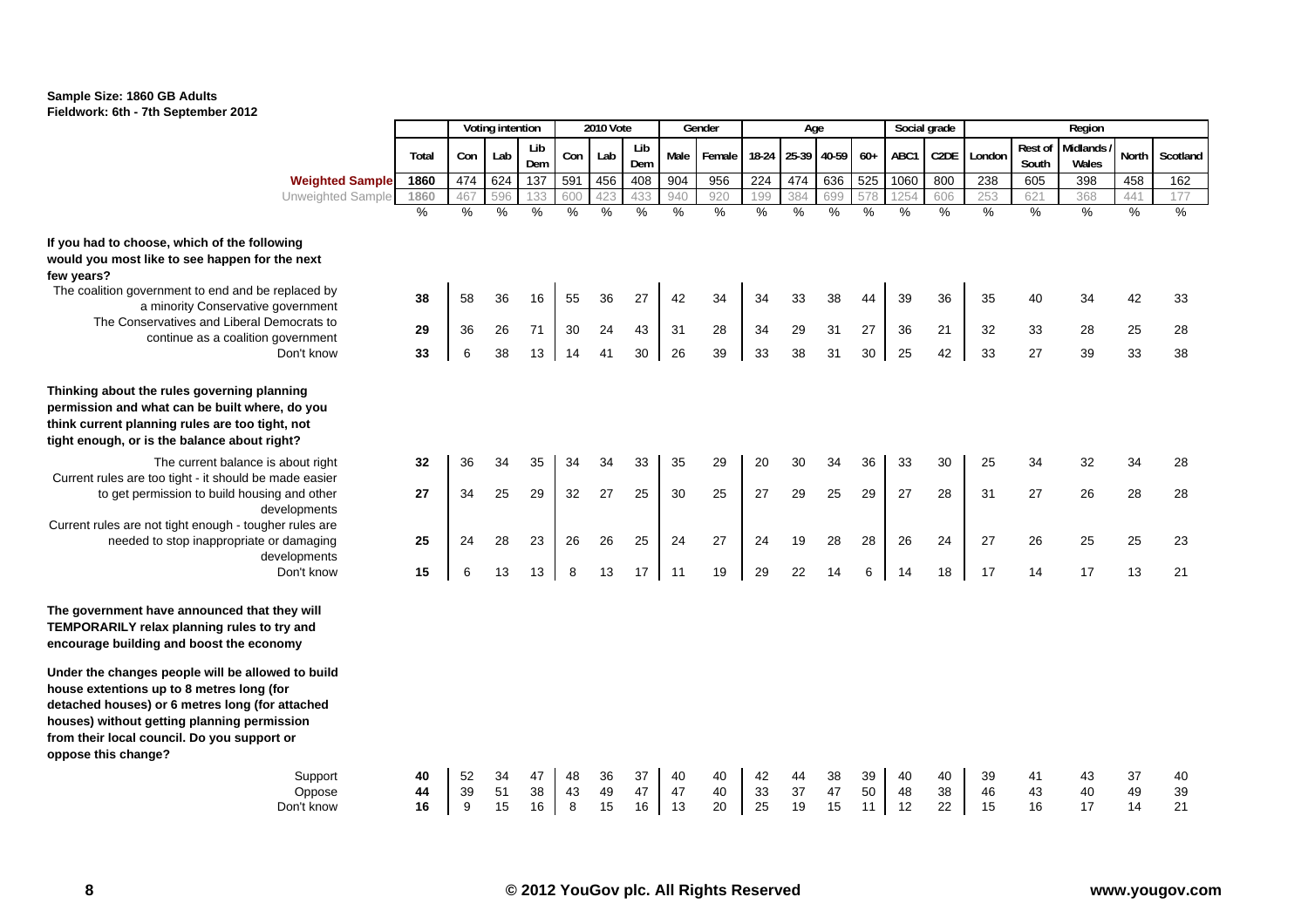

|                                                                                                                                                                        |                |               | Voting intention |               |                | 2010 Vote      |                |                | Gender         |                | Age            |                |                | Social grade   |                |                |                  | Region            |                |                |
|------------------------------------------------------------------------------------------------------------------------------------------------------------------------|----------------|---------------|------------------|---------------|----------------|----------------|----------------|----------------|----------------|----------------|----------------|----------------|----------------|----------------|----------------|----------------|------------------|-------------------|----------------|----------------|
|                                                                                                                                                                        | Total          | Con           | Lab              | Lib<br>Dem    | Con            | Lab            | Lib<br>Dem     | Male           | Female         | 18-24          | 25-39          | 40-59          | $60+$          | ABC1           | C2DE           | London         | Rest of<br>South | Midlands<br>Wales | North          | Scotland       |
| <b>Weighted Sample</b>                                                                                                                                                 | 1860           | 474           | 624              | 137           | 591            | 456            | 408            | 904            | 956            | 224            | 474            | 636            | 525            | 1060           | 800            | 238            | 605              | 398               | 458            | 162            |
| Unweighted Sample                                                                                                                                                      | 1860           | 467           | 596              | 133           | 600            | 423            | 433            | 940            | 920            | 199            | 384            | 699            | 578            | 1254           | 606            | 253            | 621              | 368               | 441            | 177            |
|                                                                                                                                                                        | $\%$           | $\frac{9}{6}$ | %                | $\%$          | $\%$           | %              | $\%$           | %              | %              | $\%$           | $\frac{0}{0}$  | $\%$           | $\frac{0}{0}$  | $\frac{0}{0}$  | %              | $\frac{0}{0}$  | $\%$             | $\%$              | $\%$           | $\frac{9}{6}$  |
| percentage of every new<br>be made up of affordable<br>es for social rent or shared<br>changes developers will<br>fordable housing if they<br>rd to. Do you support or |                |               |                  |               |                |                |                |                |                |                |                |                |                |                |                |                |                  |                   |                |                |
|                                                                                                                                                                        | 38             | 57            | 28               | 37            | 53             |                | 30             | 43             |                | 33             |                |                | 38             | 41             | 34             | 39             | 34               | 40                |                |                |
| Support<br>Oppose                                                                                                                                                      | 45             | 30            | 60               | 55            | 33             | 33<br>57       | 54             | 44             | 33<br>45       | 37             | 38<br>39       | 39<br>47       | 51             | 45             | 44             | 45             | 48               | 39                | 39<br>47       | 41<br>41       |
| Don't know                                                                                                                                                             | 17             | 13            | 12               | 9             | 14             | 11             | 16             | 13             | 22             | 30             | 23             | 14             | 11             | 14             | 21             | 16             | 18               | 21                | 14             | 18             |
|                                                                                                                                                                        |                |               |                  |               |                |                |                |                |                |                |                |                |                |                |                |                |                  |                   |                |                |
| Iso spend £300 million<br>w affordable homes, and<br>Obn for companies building<br>ipport or oppose spending<br>busing?<br>Support<br>Oppose<br>Don't know             | 65<br>19<br>17 | 77<br>17<br>6 | 61<br>20<br>18   | 79<br>15<br>5 | 74<br>19<br>8  | 62<br>20<br>18 | 70<br>16<br>14 | 69<br>19<br>12 | 60<br>18<br>22 | 59<br>16<br>26 | 61<br>19<br>20 | 65<br>21<br>15 | 70<br>18<br>12 | 68<br>18<br>14 | 59<br>20<br>21 | 62<br>17<br>21 | 69<br>18<br>13   | 62<br>18<br>20    | 63<br>21<br>15 | 62<br>18<br>20 |
| ns areas of countryside<br><b>nd cities which are</b><br>m most building.                                                                                              |                |               |                  |               |                |                |                |                |                |                |                |                |                |                |                |                |                  |                   |                |                |
| gested that the<br>lax the planning rules in the<br>boost the economy by<br>. Other people think<br>n the Green belt should<br>ban sprawl and the loss of              |                |               |                  |               |                |                |                |                |                |                |                |                |                |                |                |                |                  |                   |                |                |
| ernment should or should<br>s in the Green Belt?                                                                                                                       |                |               |                  |               |                |                |                |                |                |                |                |                |                |                |                |                |                  |                   |                |                |
| anning laws in the Green Belt<br>and allow more building there                                                                                                         | 78             | 79            | 80               | 75            | 81             | 81             | 79             | 76             | 79             | 67             | 76             | 80             | 81             | 78             | 77             | 73             | 81               | 74                | 81             | 72             |
| ng laws in the Green Belt and<br>allow more building there                                                                                                             | 14             | 15            | 13               | 21            | 15             | 12             | 15             | 16             | 11             | 17             | 13             | 12             | 14             | 15             | 12             | 16             | 10               | 16                | 13             | 19             |
| Don't know                                                                                                                                                             | 8              | 5             | 8                | 4             | $\overline{4}$ | $\overline{7}$ | 6              | $\overline{7}$ | 9              | 16             | 11             | $\overline{7}$ | 4              | $\overline{7}$ | 11             | 11             | 9                | 9                 | 6              | 9              |

**Under current rules a percentage of** development needs to be made up housing (such as homes for social ownership). Under the changes de not have to provide affordable hou show they cannot afford to. Do you **oppose this change?**

The government will also spend £3 directly on building new affordable guarantee loans of £10bn for comp new homes. Do you support or opp **this extra money on housing?**

"Green belt" land means areas of **c** around some towns and cities which currently protected from most build **Some people have suggested that** government should relax the planr **Green belt in order to boost the economy of the above the deta** helping housebuilders. Other peop planning restrictions on the Green remain tight to stop urban sprawl a **green space**

**Do you think think government show** not relax planning laws in the Gree

Should NOT relax planning laws in the Green Beltanning and allow motion Should relax planning laws in the<br>allow mo

**© 2012 YouGov plc. All Rights Reserved www.yougov.com**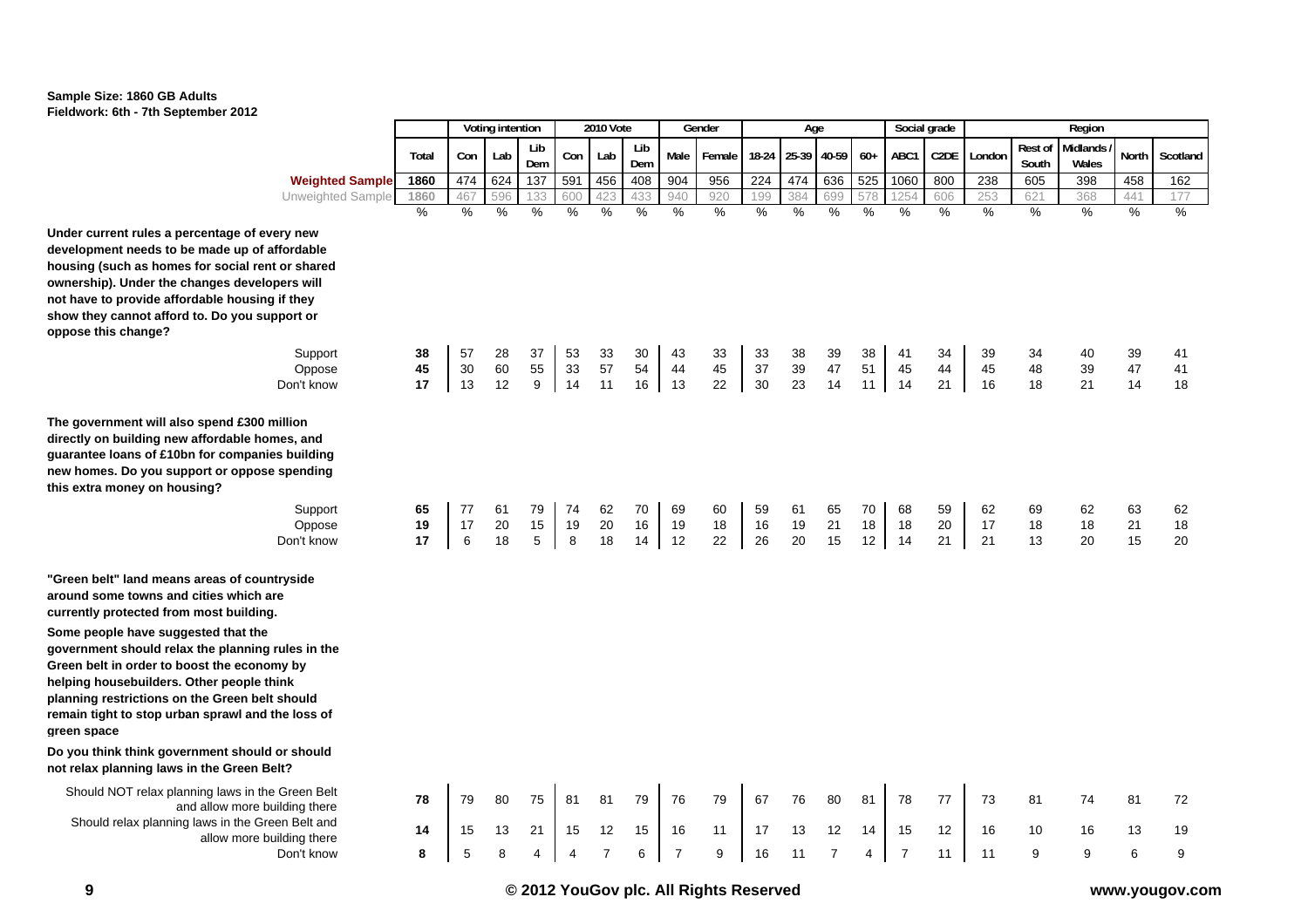

|                        |       |     | Voting intention |            |     | <b>2010 Vote</b> |            |      | Gender                               |     | Age |     |     |      | Social grade |              |                 | Reaion                      |              |          |
|------------------------|-------|-----|------------------|------------|-----|------------------|------------|------|--------------------------------------|-----|-----|-----|-----|------|--------------|--------------|-----------------|-----------------------------|--------------|----------|
|                        | Total | Con | Lab              | Lib<br>Dem | Con | Lab              | Lib<br>Dem | Male | Female   18-24   25-39   40-59   60+ |     |     |     |     | ABC1 | C2DE         | : I London I | South           | Rest of Midlands /<br>Wales | <b>North</b> | Scotland |
| <b>Weighted Sample</b> | 1860  | 474 | 624              | 137        | 591 | 456              | 408        | 904  | 956                                  | 224 | 474 | 636 | 525 | 1060 | 800          | 238          | 605             | 398                         | 458          | 162      |
| Unweighted Sample      | 1860  | 467 | 596              | 133        | 600 | 423              | 433        | 94   | 920                                  | 199 | 384 | 699 | 578 | つに.  | 606          | 253          | 62 <sup>4</sup> | 368                         |              |          |
|                        |       |     |                  |            |     |                  |            |      |                                      |     |     |     |     |      |              |              |                 |                             |              |          |

**It has been reported that David Cameron will appoint a new independent commission to look at how to increase airport capacity in the South-East. This will not report until 2015.**

#### **Which of the following best reflects your view?**

Putting off the decision to 2015 is just dithering, a decision on what to do about airport capacity needs to be taken much sooner

There is no immediate hurry and it is right that an independent body has the chance to take a considered view on what to do about airport capacity

> NeitherDon't know

**Boris Johnson has described the government's attitude to airport expansion as a "fudge-arama". Do you think this criticism is fair or unfair?**

|                                                                          | Untair     |
|--------------------------------------------------------------------------|------------|
|                                                                          | Don't know |
| Do you support or oppose building a third runway<br>at Heathrow airport? |            |
|                                                                          |            |
|                                                                          | Support    |
|                                                                          | Oppose     |
|                                                                          | Don't know |

**If the country was starting its airport provision again from scratch, do you think the location of Heathrow airport is or is not a good place for an airport?**

**Is a good place for an airport Is not a good place for an airport** Don't know

| iew?                               |                |                |                |                     |                |                     |                              |                     |                |                |                |                |                     |                |                              |                |                |                |                      |                |
|------------------------------------|----------------|----------------|----------------|---------------------|----------------|---------------------|------------------------------|---------------------|----------------|----------------|----------------|----------------|---------------------|----------------|------------------------------|----------------|----------------|----------------|----------------------|----------------|
| ering, a<br>y needs<br>sooner      | 47             | 45             | 53             | 40                  | 47             | 55                  | 45                           | 56                  | 38             | 42             | 38             | 46             | 57                  | 49             | 44                           | 45             | 48             | 49             | 47                   | 40             |
| that an<br>ɔ take a<br>capacity    | 33             | 45             | 27             | 46                  | 43             | 22                  | 35                           | 29                  | 36             | 32             | 36             | 32             | 30                  | 34             | 31                           | 34             | 33             | 32             | 32                   | 33             |
| Neither<br>า't know                | 8<br>13        | 5<br>5         | 9<br>12        | 6<br>$\overline{7}$ | 4<br>6         | 9<br>15             | 11<br>9                      | $\overline{7}$<br>8 | 10<br>17       | 6<br>19        | 9<br>17        | 10<br>12       | 6<br>$\overline{7}$ | 8<br>9         | 8<br>17                      | 6<br>15        | 9<br>9         | 8<br>12        | $\overline{7}$<br>15 | 10<br>16       |
| ent's<br>rama".                    |                |                |                |                     |                |                     |                              |                     |                |                |                |                |                     |                |                              |                |                |                |                      |                |
| Fair<br>Unfair<br>า't know         | 58<br>15<br>27 | 52<br>30<br>18 | 72<br>10<br>18 | 53<br>15<br>33      | 55<br>26<br>19 | 70<br>$\bf 8$<br>22 | 64<br>$\boldsymbol{9}$<br>26 | 65<br>16<br>18      | 52<br>14<br>34 | 49<br>17<br>34 | 49<br>12<br>38 | 61<br>16<br>23 | 68<br>16<br>16      | 59<br>19<br>22 | 58<br>$\boldsymbol{9}$<br>33 | 59<br>21<br>20 | 59<br>15<br>26 | 54<br>15<br>31 | 62<br>13<br>26       | 56<br>15<br>29 |
| runway                             |                |                |                |                     |                |                     |                              |                     |                |                |                |                |                     |                |                              |                |                |                |                      |                |
| Support<br>Oppose<br>า't know      | 32<br>34<br>33 | 37<br>35<br>28 | 34<br>34<br>31 | 27<br>42<br>32      | 36<br>34<br>30 | 36<br>31<br>32      | 24<br>43<br>33               | 36<br>37<br>27      | 28<br>32<br>40 | 34<br>36<br>31 | 30<br>29<br>40 | 34<br>34<br>33 | 32<br>40<br>29      | 33<br>37<br>30 | 32<br>31<br>38               | 35<br>42<br>23 | 34<br>35<br>31 | 32<br>34<br>34 | 31<br>32<br>37       | 25<br>29<br>46 |
| sion<br>on of<br>ior an            |                |                |                |                     |                |                     |                              |                     |                |                |                |                |                     |                |                              |                |                |                |                      |                |
| airport ו<br>airport ו<br>า't know | 35<br>38<br>26 | 40<br>44<br>16 | 39<br>36<br>25 | 36<br>45<br>19      | 38<br>44<br>18 | 37<br>34<br>29      | 35<br>39<br>26               | 35<br>44<br>21      | 36<br>32<br>32 | 35<br>30<br>35 | 40<br>28<br>32 | 37<br>39<br>25 | 30<br>50<br>20      | 36<br>41<br>23 | 35<br>34<br>31               | 48<br>34<br>17 | 38<br>40<br>21 | 35<br>39<br>26 | 31<br>36<br>33       | 20<br>38<br>42 |
|                                    |                |                |                |                     |                |                     |                              |                     |                |                |                |                |                     |                |                              |                |                |                |                      |                |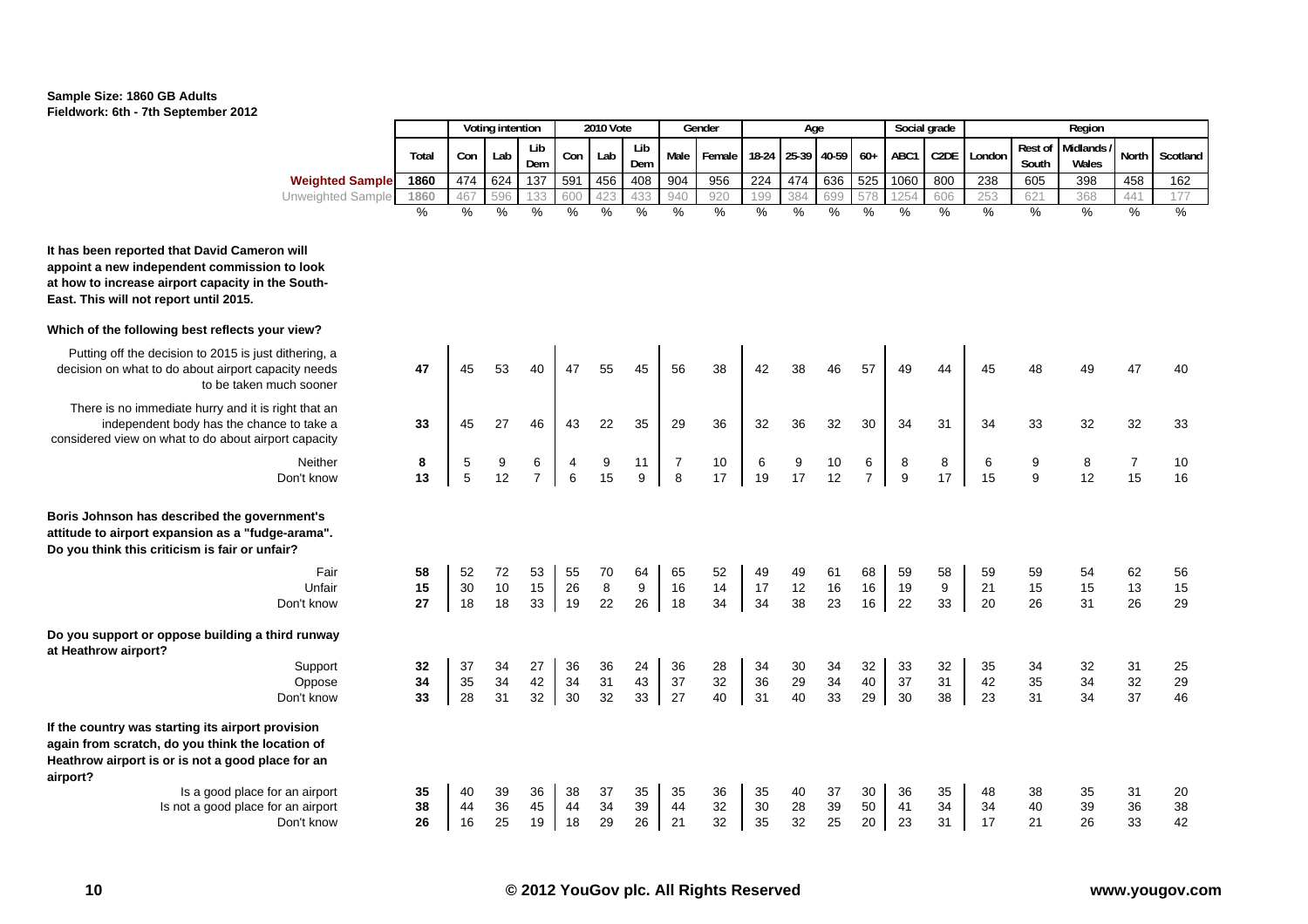

|                          |       |     | Voting intention |            |     | 2010 Vote |               |      | Gender                       |     | Aae         |     |     |      | Social grade |            |       | Region                      |       |          |
|--------------------------|-------|-----|------------------|------------|-----|-----------|---------------|------|------------------------------|-----|-------------|-----|-----|------|--------------|------------|-------|-----------------------------|-------|----------|
|                          | Total | Con | Lab              | Lib<br>Dem | Con | Lab       | Lib<br>Dem    | Male | Female 18-24 25-39 40-59 60+ |     |             |     |     | ABC1 | C2DE         | I London I | South | Rest of Midlands /<br>Wales | North | Scotland |
| <b>Weighted Sample</b>   | 1860  | 474 | 624              | 137        | 591 | 456       | 408           | 904  | 956                          | 224 | $\vert$ 474 | 636 | 525 | 1060 | 800          | 238        | 605   | 398                         | 458   | 162      |
| <b>Unweighted Sample</b> | 1860  | 467 | 596              | 122        |     |           | 433           |      | 920                          | 199 | 384         | 699 | 578 | こつらん | 606          | 253        | 621   | 368                         | ΔД    |          |
|                          | %     |     | %                | %          | %   | %         | $\frac{0}{6}$ | %    | %                            |     | %           |     | %   | %    |              |            |       | %                           |       | %        |

17 24 22 17 22 28 20 22 17 20 22 22 20 22 15 22 20 23 23

13 12 16 15 10 13 12 12 13 7 12 18 11 14 13 13 11 12 13

40 30 39 41 30 32 27 35 26 16 32 47 32 30 32 36 30 29 22

**An extra runway at Heathrow would be a cheaper option and would be quicker to build. It would, however, be difficult to expand further in the future and flightpaths would continue to go over London and the South East and cause noise disruption to residents.**

**A new airport in the Thames Estuary would allow easier future expansion, new dedicated transport links and would allow flight paths over the North Sea so they caused less disruption. It would, however, be more expensive, would take longer to build and could damage birds habitats in the estuary.**

**Which do you think would be the better option for future airport expansion?**

A new airport in the Thames Estuary **37** 46 34 43 47 33 36 42 33 30 32 36 46 39 34 44 37 36 39 25<br>An extra runway at Heathrow **26** 26 29 26 24 30 24 27 25 34 30 25 20 26 25 24 29 24 23 29 An extra runway at Heathrow **26** 26 27 26 24 30 24 27 25 34 30 25 20 26 25 24 NeitherDon't know**16** 11 13 9 12 16 13 12 20 19 17 17 13 14 19 17 12 20 16 23

**Prince Harry is currently a Captain attached to the Army Air Corps, where he is a Apache helicopter pilot. He previously served in the Blues and Royals where he saw active service in Afghanistan**

**Do you think Prince Harry should or should be allowed to serve again in the war in Afghanistan?**

> Should **78** 80 78 79 78 81 79 78 77 76 83 78 73 80 74 72 79 77 79 78 Should notDon't know**10** 7 9 5 7 9 8 9 11 11 10 10 10 9 12 15 8 12 9 9

**21**

**12**

**31**

**If the opportunity arose, do you think Prince William should or should not be allowed to serve in the war in Afghanistan?**

**Should 59** 54 63 52 53 65 60 65 54 64 72 60 45 60 59 55 55 61 64 66 Should notDon't know**9** 6 7 9 6 5 9 8 11 10 12 9 8 8 11 13 9 9 7 12

**© 2012 YouGov plc. All Rights Reserved www.yougov.com**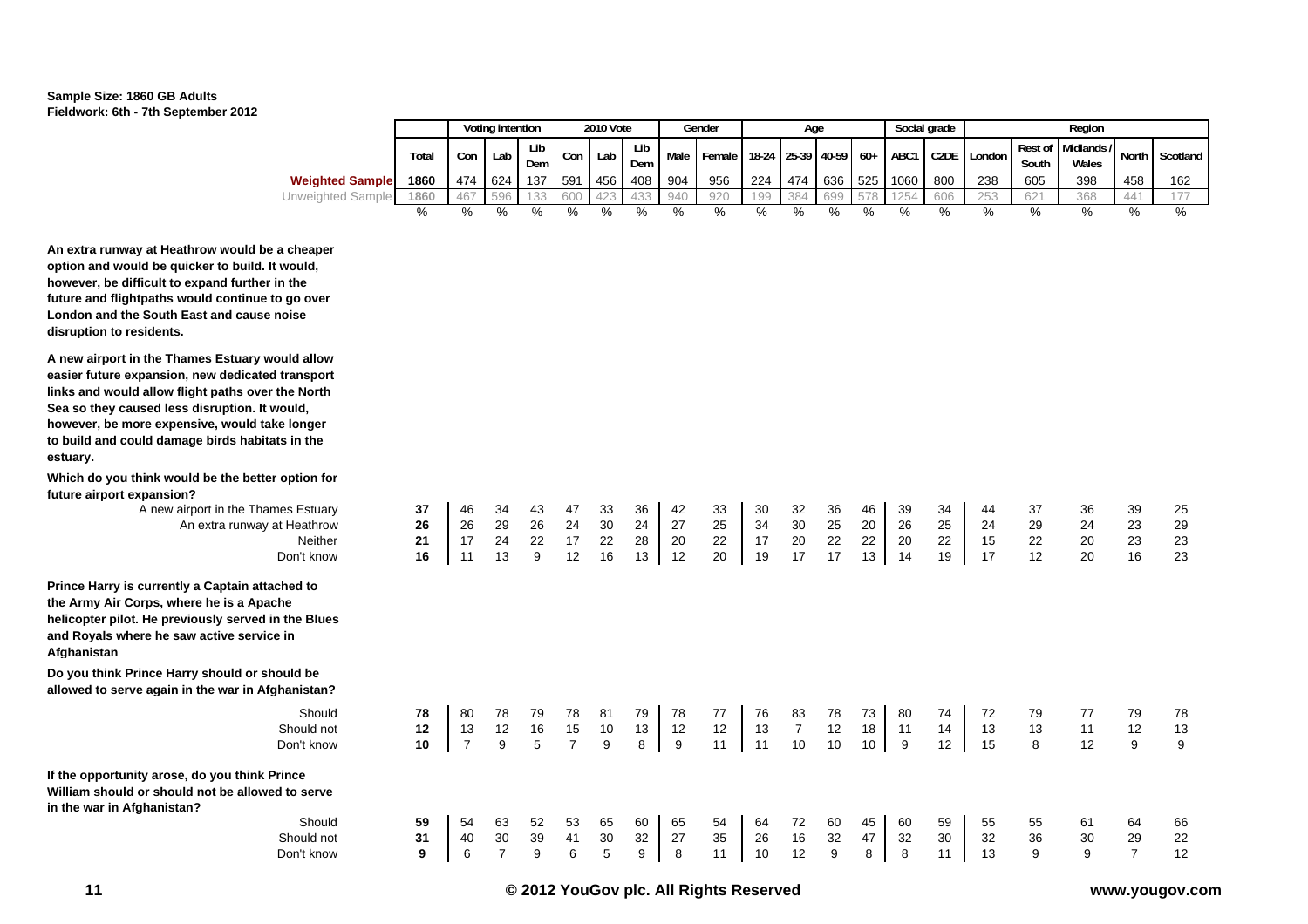

|                                                                                                                                                                                                                                                                                          |                                                            |                                                             | Voting intention                                                             |                                                                                     |                                                                                     | 2010 Vote                                                                              |                                                               |                                                                           | Gender                                                                       |                                                                                                            | Age                                                                   |                                                                           |                                                                        | Social grade                                                                            |                                                                                |                                                                       |                                                                                              | Region                                                                       |                                                                                          |                                                                                                               |
|------------------------------------------------------------------------------------------------------------------------------------------------------------------------------------------------------------------------------------------------------------------------------------------|------------------------------------------------------------|-------------------------------------------------------------|------------------------------------------------------------------------------|-------------------------------------------------------------------------------------|-------------------------------------------------------------------------------------|----------------------------------------------------------------------------------------|---------------------------------------------------------------|---------------------------------------------------------------------------|------------------------------------------------------------------------------|------------------------------------------------------------------------------------------------------------|-----------------------------------------------------------------------|---------------------------------------------------------------------------|------------------------------------------------------------------------|-----------------------------------------------------------------------------------------|--------------------------------------------------------------------------------|-----------------------------------------------------------------------|----------------------------------------------------------------------------------------------|------------------------------------------------------------------------------|------------------------------------------------------------------------------------------|---------------------------------------------------------------------------------------------------------------|
|                                                                                                                                                                                                                                                                                          | Total                                                      | Con                                                         | Lab                                                                          | Lib<br>Dem                                                                          | Con                                                                                 | Lab                                                                                    | Lib<br>Dem                                                    | Male                                                                      | Female                                                                       | 18-24                                                                                                      | 25-39                                                                 | 40-59                                                                     | $60+$                                                                  | ABC1                                                                                    | C2DE                                                                           | London                                                                | <b>Rest of</b><br>South                                                                      | Midlands<br>Wales                                                            | North                                                                                    | Scotland                                                                                                      |
| <b>Weighted Sample</b>                                                                                                                                                                                                                                                                   | 1860                                                       | 474                                                         | 624                                                                          | 137                                                                                 | 591                                                                                 | 456                                                                                    | 408                                                           | 904                                                                       | 956                                                                          | 224                                                                                                        | 474                                                                   | 636                                                                       | 525                                                                    | 1060                                                                                    | 800                                                                            | 238                                                                   | 605                                                                                          | 398                                                                          | 458                                                                                      | 162                                                                                                           |
| Unweighted Sample                                                                                                                                                                                                                                                                        | 1860                                                       | 467                                                         | 596                                                                          | 133                                                                                 | 600                                                                                 | 423                                                                                    | 433                                                           | 940                                                                       | 920                                                                          | 199                                                                                                        | 384                                                                   | 699                                                                       | 578                                                                    | 1254                                                                                    | 606                                                                            | 253                                                                   | 621                                                                                          | 368                                                                          | 441                                                                                      | 177                                                                                                           |
|                                                                                                                                                                                                                                                                                          | $\frac{0}{0}$                                              | $\%$                                                        | $\%$                                                                         | $\frac{9}{6}$                                                                       | $\%$                                                                                | $\%$                                                                                   | %                                                             | $\frac{9}{6}$                                                             | %                                                                            | %                                                                                                          | %                                                                     | $\frac{0}{0}$                                                             | $\frac{9}{6}$                                                          | %                                                                                       | $\frac{0}{0}$                                                                  | $\%$                                                                  | $\%$                                                                                         | $\frac{0}{0}$                                                                | %                                                                                        | $\%$                                                                                                          |
| Which of the following best reflects your view?                                                                                                                                                                                                                                          |                                                            |                                                             |                                                                              |                                                                                     |                                                                                     |                                                                                        |                                                               |                                                                           |                                                                              |                                                                                                            |                                                                       |                                                                           |                                                                        |                                                                                         |                                                                                |                                                                       |                                                                                              |                                                                              |                                                                                          |                                                                                                               |
| Members of the royal family should be treated like<br>any other member of the armed services and if they<br>don't want to serve in war zones they should be<br>made to leave the army                                                                                                    | 53                                                         | 48                                                          | 58                                                                           | 50                                                                                  | 45                                                                                  | 63                                                                                     | 55                                                            | 58                                                                        | 48                                                                           | 46                                                                                                         | 63                                                                    | 53                                                                        | 46                                                                     | 53                                                                                      | 52                                                                             | 50                                                                    | 51                                                                                           | 52                                                                           | 55                                                                                       | 57                                                                                                            |
| Members of the royal family pose a particular<br>security risk if they were killed or captured and it is<br>right that they should be kept out of active war zones                                                                                                                       | 23                                                         | 26                                                          | 24                                                                           | 26                                                                                  | 29                                                                                  | 22                                                                                     | 22                                                            | 23                                                                        | 24                                                                           | 20                                                                                                         | 14                                                                    | 25                                                                        | 31                                                                     | 22                                                                                      | 25                                                                             | 25                                                                    | 25                                                                                           | 23                                                                           | 23                                                                                       | 17                                                                                                            |
| Neither                                                                                                                                                                                                                                                                                  | 16                                                         | 20                                                          | 12                                                                           | 20                                                                                  | 21                                                                                  | 10                                                                                     | 17                                                            | 14                                                                        | 18                                                                           | 22                                                                                                         | 14                                                                    | 14                                                                        | 18                                                                     | 19                                                                                      | 13                                                                             | 14                                                                    | 17                                                                                           | 15                                                                           | 16                                                                                       | 21                                                                                                            |
| Don't know                                                                                                                                                                                                                                                                               | 8                                                          | 6                                                           | 5                                                                            | 5                                                                                   | 5                                                                                   | 6                                                                                      | 6                                                             | 5                                                                         | 10                                                                           | 11                                                                                                         | 9                                                                     | 8                                                                         | 6                                                                      | 6                                                                                       | 10                                                                             | 11                                                                    | $\overline{7}$                                                                               | 10 <sup>°</sup>                                                              | 6                                                                                        | $\sqrt{5}$                                                                                                    |
| Which of the young members of the royal family<br>do you think has done the most to raise the<br>status of the royal family in recent years?                                                                                                                                             |                                                            |                                                             |                                                                              |                                                                                     |                                                                                     |                                                                                        |                                                               |                                                                           |                                                                              |                                                                                                            |                                                                       |                                                                           |                                                                        |                                                                                         |                                                                                |                                                                       |                                                                                              |                                                                              |                                                                                          |                                                                                                               |
| Prince William, Duke of Cambrige<br>Catherine, Duchess of Cambridge<br><b>Prince Harry</b><br>Zara Phillips<br><b>Princess Eugenie</b><br><b>Princess Beatrice</b><br><b>Peter Phillips</b><br>None of them has done anything to raise the status<br>of the royal family in recent years | 41<br>22<br>14<br>4<br>$\mathbf{1}$<br>0<br>$\bf{0}$<br>11 | 50<br>26<br>12<br>3<br>$\mathbf 0$<br>0<br>$\mathbf 0$<br>6 | 38<br>22<br>15<br>$\sqrt{5}$<br>$\mathbf{1}$<br>$\pmb{0}$<br>$\pmb{0}$<br>14 | 42<br>19<br>13<br>4<br>$\mathbf{1}$<br>$\pmb{0}$<br>$\ensuremath{\mathsf{3}}$<br>12 | 50<br>25<br>12<br>$\overline{4}$<br>$\mathbf 0$<br>$\pmb{0}$<br>$\overline{1}$<br>6 | 40<br>23<br>15<br>$\overline{\mathbf{4}}$<br>$\pmb{0}$<br>$\pmb{0}$<br>$\pmb{0}$<br>12 | 39<br>21<br>13<br>6<br>$\mathbf{1}$<br>0<br>$\mathbf 0$<br>14 | 39<br>17<br>16<br>3<br>$\mathbf{1}$<br>$\mathbf{1}$<br>$\mathbf{1}$<br>14 | 42<br>27<br>11<br>$\sqrt{5}$<br>$\pmb{0}$<br>$\mathbf 0$<br>$\mathbf 0$<br>8 | 24<br>31<br>15<br>$\overline{4}$<br>$\overline{\mathbf{c}}$<br>$\overline{\mathbf{c}}$<br>$\mathbf 0$<br>9 | 36<br>24<br>17<br>4<br>$\mathbf{1}$<br>$\pmb{0}$<br>$\mathbf{1}$<br>9 | 46<br>18<br>14<br>$\sqrt{5}$<br>$\pmb{0}$<br>$\pmb{0}$<br>$\pmb{0}$<br>11 | 46<br>22<br>10<br>5<br>$\mathbf 0$<br>$\mathbf 0$<br>$\mathbf 0$<br>13 | 43<br>21<br>12<br>$\overline{5}$<br>$\overline{1}$<br>$\overline{1}$<br>$\pmb{0}$<br>11 | 37<br>24<br>15<br>$\mathsf 3$<br>$\mathbf 0$<br>$\pmb{0}$<br>$\mathbf 0$<br>10 | 40<br>20<br>10<br>5<br>$\mathbf{1}$<br>$\sqrt{2}$<br>$\mathbf 0$<br>8 | 40<br>24<br>12<br>$\overline{\mathcal{A}}$<br>$\mathbf{1}$<br>$\pmb{0}$<br>$\mathbf 0$<br>12 | 42<br>23<br>13<br>$\,$ 5 $\,$<br>$\pmb{0}$<br>$\pmb{0}$<br>$\mathbf 0$<br>11 | 41<br>20<br>19<br>$\overline{\mathbf{4}}$<br>$\pmb{0}$<br>$\pmb{0}$<br>$\mathbf 0$<br>10 | 39<br>21<br>10<br>$\ensuremath{\mathsf{3}}$<br>$\mathbf 0$<br>$\mathbf{1}$<br>$\ensuremath{\mathsf{3}}$<br>12 |
| Don't know                                                                                                                                                                                                                                                                               | $\overline{7}$                                             | 3                                                           | $\sqrt{5}$                                                                   | 6                                                                                   | 3                                                                                   | 6                                                                                      | 6                                                             | 9                                                                         | 6                                                                            | 14                                                                                                         | 9                                                                     | $\,6\,$                                                                   | $\overline{4}$                                                         | $\,6$                                                                                   | $\boldsymbol{9}$                                                               | 14                                                                    | 6                                                                                            | 6                                                                            | $5\phantom{.0}$                                                                          | 11                                                                                                            |
| Which of the young members of the royal family<br>do you think has done the most to damage the<br>status of the royal family in recent years?                                                                                                                                            |                                                            |                                                             |                                                                              |                                                                                     |                                                                                     |                                                                                        |                                                               |                                                                           |                                                                              |                                                                                                            |                                                                       |                                                                           |                                                                        |                                                                                         |                                                                                |                                                                       |                                                                                              |                                                                              |                                                                                          |                                                                                                               |
| <b>Prince Harry</b>                                                                                                                                                                                                                                                                      | 20                                                         | 18<br>$\sqrt{5}$                                            | 24<br>$\overline{\mathbf{4}}$                                                | 18                                                                                  | 18                                                                                  | 22                                                                                     | 23                                                            | 21                                                                        | 20                                                                           | 23                                                                                                         | 20<br>$\mathsf 3$                                                     | 22                                                                        | 19                                                                     | 20                                                                                      | 21                                                                             | 26                                                                    | 21                                                                                           | 19                                                                           | 17                                                                                       | 21                                                                                                            |
| <b>Princess Beatrice</b><br>Prince William, Duke of Cambrige                                                                                                                                                                                                                             | 4<br>$\mathbf 2$                                           | $\overline{1}$                                              | $\boldsymbol{2}$                                                             | 8<br>$\ensuremath{\mathsf{3}}$                                                      | $\overline{5}$<br>$\overline{1}$                                                    | $\mathsf 3$<br>$\ensuremath{\mathsf{3}}$                                               | $\sqrt{5}$<br>2                                               | $\,$ 5 $\,$<br>3                                                          | $\mathbf{3}$<br>$\mathbf{1}$                                                 | $\boldsymbol{9}$<br>$\mathbf{1}$                                                                           | $\sqrt{2}$                                                            | $\overline{\mathbf{4}}$<br>$\sqrt{2}$                                     | 4<br>$\mathbf{1}$                                                      | $\mathbf 5$<br>$\overline{1}$                                                           | $\mathsf 3$<br>$\overline{c}$                                                  | 5<br>0                                                                | $\sqrt{5}$<br>$\mathbf{1}$                                                                   | $\sqrt{2}$<br>$\mathbf{1}$                                                   | $\sqrt{5}$<br>$\overline{\mathbf{c}}$                                                    | $\overline{\mathcal{A}}$<br>$\boldsymbol{6}$                                                                  |
| <b>Princess Eugenie</b>                                                                                                                                                                                                                                                                  | $\mathbf{2}$                                               | 3                                                           | $\overline{2}$                                                               | $\overline{2}$                                                                      | $\mathbf{3}$                                                                        | $\sqrt{2}$                                                                             | 3                                                             | 3                                                                         | $\overline{2}$                                                               | 5                                                                                                          | $\overline{2}$                                                        | $\overline{2}$                                                            | $\overline{2}$                                                         | $\mathbf{3}$                                                                            | $\mathbf{1}$                                                                   | 3                                                                     | $\sqrt{2}$                                                                                   | $\mathbf{3}$                                                                 | $\mathbf{3}$                                                                             | $\sqrt{2}$                                                                                                    |
| Catherine, Duchess of Cambridge                                                                                                                                                                                                                                                          | $\mathbf{1}$                                               | $\overline{1}$                                              | $\mathbf{1}$                                                                 | $\mathbf{1}$                                                                        | $\overline{1}$                                                                      | $\mathbf{1}$                                                                           | $\mathbf 0$                                                   | $\mathbf{1}$                                                              | $\mathbf{1}$                                                                 | $\mathbf{1}$                                                                                               | $\mathbf{1}$                                                          | $\mathbf{1}$                                                              | $\mathbf 0$                                                            | $\overline{1}$                                                                          | $\mathbf{1}$                                                                   | 3                                                                     | $\boldsymbol{0}$                                                                             | $\overline{1}$                                                               | $\pmb{0}$                                                                                | $\mathbf 0$                                                                                                   |
| Zara Phillips                                                                                                                                                                                                                                                                            | $\mathbf{1}$                                               | $\overline{1}$                                              | $\mathbf{1}$                                                                 | $\pmb{0}$                                                                           | $\overline{1}$                                                                      | $\mathbf{1}$                                                                           | $\mathbf 0$                                                   | $\overline{c}$                                                            | $\pmb{0}$                                                                    | $\overline{\mathbf{c}}$                                                                                    | $\sqrt{2}$                                                            | $\pmb{0}$                                                                 | $\mathbf{1}$                                                           | $\overline{c}$                                                                          | $\mathsf 0$                                                                    | $\overline{1}$                                                        | $\mathbf{1}$                                                                                 | $\overline{1}$                                                               | $\overline{1}$                                                                           | $\mathbf{1}$                                                                                                  |
| <b>Peter Phillips</b>                                                                                                                                                                                                                                                                    | $\blacktriangleleft$                                       | $\mathbf 0$                                                 | $\sqrt{2}$                                                                   | $\mathbf 0$                                                                         | $\overline{1}$                                                                      | $\mathbf 0$                                                                            | 2                                                             | $\mathbf{1}$                                                              | $\mathbf{1}$                                                                 | 3                                                                                                          | $\overline{c}$                                                        | $\pmb{0}$                                                                 | $\mathbf 0$                                                            | $\overline{1}$                                                                          | $\mathbf{1}$                                                                   | $\overline{1}$                                                        | $\overline{2}$                                                                               | $\mathbf 0$                                                                  | $\mathbf{1}$                                                                             | $\mathbf 0$                                                                                                   |
| None of them has done anything to damage the<br>status of the royal family in recent years                                                                                                                                                                                               | 54                                                         | 61                                                          | 53                                                                           | 53                                                                                  | 61                                                                                  | 57                                                                                     | 51                                                            | 48                                                                        | 60                                                                           | 39                                                                                                         | 54                                                                    | 56                                                                        | 59                                                                     | 55                                                                                      | 53                                                                             | 43                                                                    | 55                                                                                           | 56                                                                           | 57                                                                                       | 53                                                                                                            |
| Don't know                                                                                                                                                                                                                                                                               | 14                                                         | 10                                                          | 11                                                                           | 14                                                                                  | 10                                                                                  | 12                                                                                     | 14                                                            | 16                                                                        | 13                                                                           | 18                                                                                                         | 15                                                                    | 13                                                                        | 14                                                                     | 13                                                                                      | 17                                                                             | 18                                                                    | 12                                                                                           | 16                                                                           | 14                                                                                       | 14                                                                                                            |
| 12                                                                                                                                                                                                                                                                                       |                                                            |                                                             |                                                                              |                                                                                     |                                                                                     |                                                                                        |                                                               |                                                                           | © 2012 YouGov plc. All Rights Reserved                                       |                                                                                                            |                                                                       |                                                                           |                                                                        |                                                                                         |                                                                                |                                                                       |                                                                                              |                                                                              |                                                                                          | www.yougov.com                                                                                                |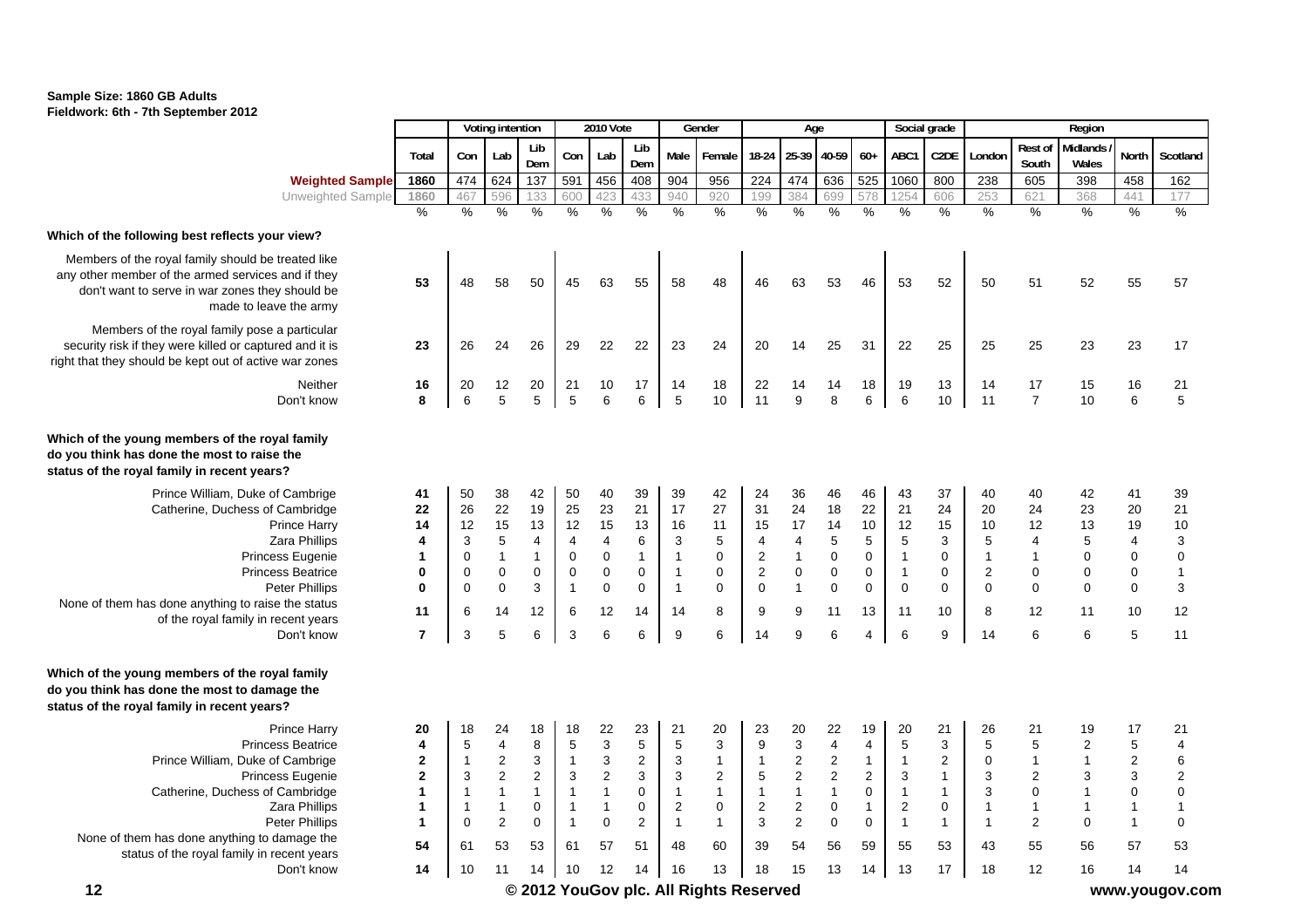

|                                                                                                |              | Voting intention |                |                | 2010 Vote      |             |                | Gender         |                | Age            |                   |     |              | Social grade |                   | Region         |                  |                     |                |          |
|------------------------------------------------------------------------------------------------|--------------|------------------|----------------|----------------|----------------|-------------|----------------|----------------|----------------|----------------|-------------------|-----|--------------|--------------|-------------------|----------------|------------------|---------------------|----------------|----------|
|                                                                                                | Total        | Con              | Lab            | Lib<br>Dem     | Con            | Lab         | Lib<br>Dem     | Male           | Female         |                | 18-24 25-39 40-59 |     | $60+$        | ABC1         | C <sub>2</sub> DE | London         | Rest of<br>South | Midlands /<br>Wales | North          | Scotland |
| <b>Weighted Sample</b>                                                                         | 1860         | 474              | 624            | 137            | 591            | 456         | 408            | 904            | 956            | 224            | 474               | 636 | 525          | 1060         | 800               | 238            | 605              | 398                 | 458            | 162      |
| Unweighted Sample                                                                              | 1860         | 467              | 596            | 133            | 600            | 423         | 433            | 940            | 920            | 199            | 384               | 699 | 578          | 1254         | 606               | 253            | 621              | 368                 | 441            | 177      |
|                                                                                                | %            | %                | %              | $\%$           | $\%$           | %           | %              | %              | %              | %              | %                 | %   | %            | %            | %                 | %              | %                | %                   | %              | %        |
| Have the Paralympic Games changed your view                                                    |              |                  |                |                |                |             |                |                |                |                |                   |     |              |              |                   |                |                  |                     |                |          |
| of disabled people?                                                                            |              |                  |                |                |                |             |                |                |                |                |                   |     |              |              |                   |                |                  |                     |                |          |
| No, they have not changed the way I view disabled<br>people                                    | 62           | 59               | 63             | 70             | 58             | 64          | 67             | 63             | 61             | 65             | 64                | 60  | 62           | 62           | 62                | 48             | 64               | 67                  | 60             | 68       |
| Yes, they have changed my view in a positive way                                               | 34           | 39               | 33             | 27             | 40             | 34          | 31             | 34             | 34             | 25             | 31                | 37  | 37           | 35           | 33                | 42             | 33               | 30                  | 38             | 25       |
| Yes, they have changed my view in a negative way                                               | 1            |                  |                | 3              |                | $\mathbf 0$ |                |                | $\overline{1}$ | $\overline{2}$ |                   |     | $\mathbf 0$  |              | $\mathbf{0}$      | $\overline{2}$ | 0                | $\mathbf 0$         | $\overline{1}$ | 2        |
| Don't know                                                                                     | 3            |                  | 2              | $\mathbf 0$    |                | 2           |                | 3              | 4              | 8              | 5                 | 2   |              | 3            | 4                 | 8              | 3                | 3                   | 2              | 4        |
| Have the Paralympic Games made you more<br>likely to admire or feel sorry for disabled people? |              |                  |                |                |                |             |                |                |                |                |                   |     |              |              |                   |                |                  |                     |                |          |
| Has made me more likely to admire disabled people                                              | 54           | 57               | 56             | 37             | 57             | 55          | 54             | 46             | 61             | 49             | 52                | 54  | 58           | 53           | 55                | 49             | 53               | 54                  | 62             | 44       |
| Has made me more likely to feel sorry for disabled<br>people                                   | $\mathbf{2}$ |                  |                | 5              | $\overline{2}$ | $\mathbf 0$ | $\overline{2}$ | $\overline{2}$ | $\mathbf{1}$   | 4              | 3                 |     | $\mathbf{1}$ | 2            | $\mathbf{1}$      | 5              |                  | $\overline{2}$      | $\overline{1}$ | 3        |
| <b>Both</b>                                                                                    | 6            | 4                | $\overline{7}$ | 6              | 5              | 8           | 5              | $\overline{7}$ | 5              | $\overline{7}$ | 4                 | 5   | 8            | 6            | 5                 | 9              | $\overline{7}$   | 4                   | 4              | 5        |
| Neither                                                                                        | 35           | 36               | 34             | 50             | 35             | 35          | 37             | 41             | 30             | 33             | 36                | 39  | 33           | 37           | 33                | 33             | 37               | 37                  | 32             | 39       |
| Don't know                                                                                     | 3            |                  | $\overline{2}$ | $\overline{2}$ |                | 2           | $\overline{2}$ | 4              | 3              | $\overline{7}$ | 5                 | 2   |              | 2            | 5                 | 5              | 2                | $\overline{4}$      |                | 9        |